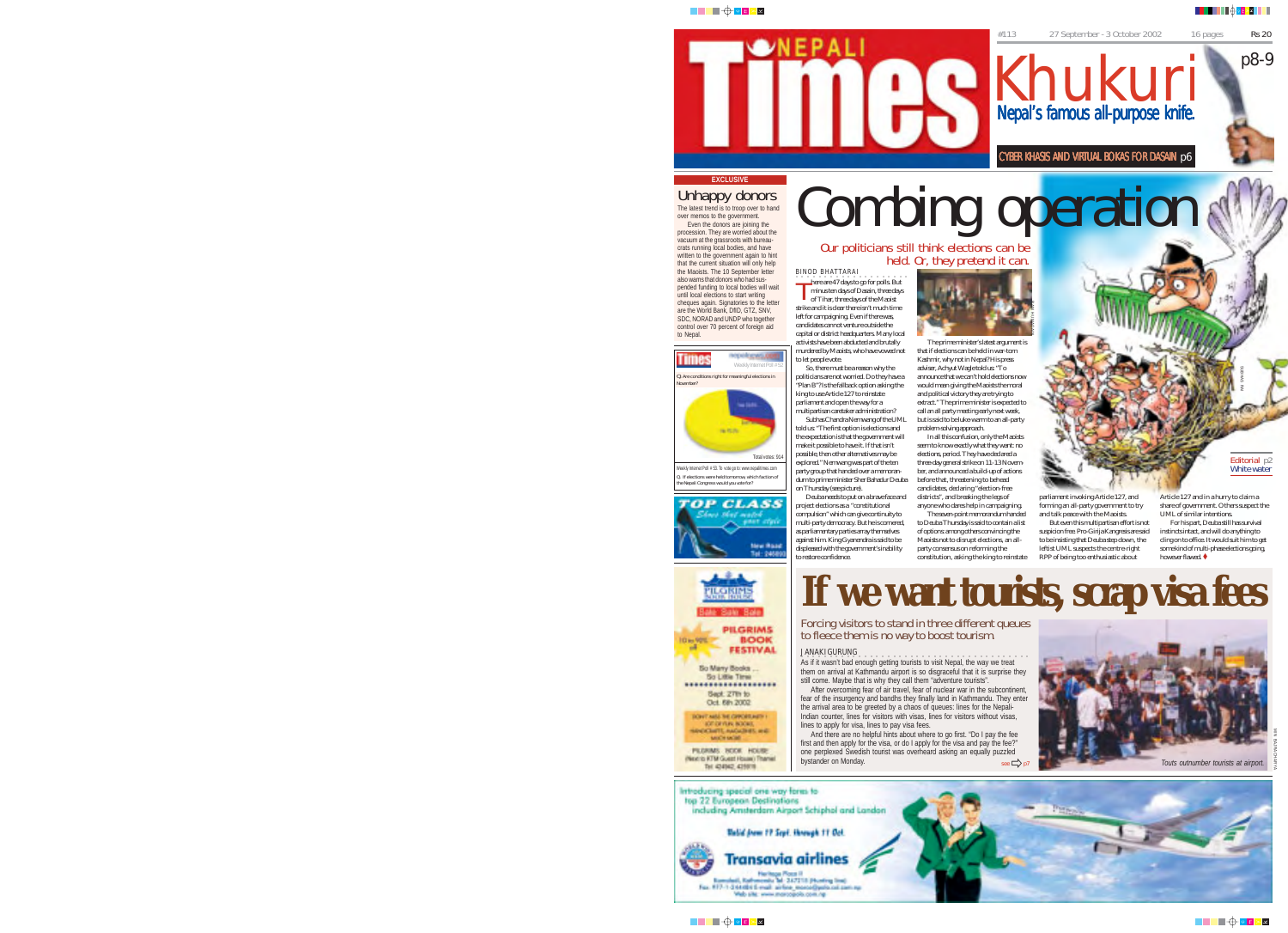

## GPO Box 7251, Kathmandu, Nepal Tel: 01-543333-7, Fax: 01-521013 Printed at Jagadamba Press: 01-521393 WHITE WATER

Nepali Times is published by Himalmedia Pvt Ltd, Chief Editor: **Kunda Dixit** Editor: **Anagha Neelakantan** Design: **Kiran Maharjan** editors@nepalitimes.com, www.nepalitimes.com Advertising: **Sunaina Shah** advertising@himalmedia.com Subscription: **Anil Karki** subscription@himalmedia.com Sales: **Sudan Bista** sales@himalmedia.com Sanchaya Kosh Building, Block A-4th Floor, Lalitpur

t no time in the past six years of reckless rafting down political rapids have we been politicians clinging to floats risk going over, but there is the danger they may take the rest of us down with them.

It is survival instinct that is drawing fractious political forces to coalesce, and this process is still tentative and fraught with hazards. Still, for the first time in as long as we can remember, there appears to be a sense that extraordinary situations demand extraordinary measures. At stake is not just the durability of our democracy, but also our existence as an independent nation.

To be sure, the main parliamentary parties that brought this crisis upon us are not coming together for anything as grandiose as "saving ocracy", they just want to save their skin and know now that divided they will fall. Better late than never, is all we can say.

Kathmandu's disunity, discord and greed was giving the Maoists their revolution by default. Selfish politicians squandered the democratic process, the Maoists are just delivering the coup de grace. The life of the local councils were not extended and handed over to centrally-appointed bureaucrats, so the Maoists either destroyed or dismantled half of all VDCs in the country. The prime minister dissolved parliament and declared elections to protect himself from a vindictive colleague, and the Maoists proceeded to make it impossible for him to hold polls.

Faced with a constitutional dead-end and ambiguity in the interpretation of Article 127, political parties had no choice but to get together.

the to the edge as the edge as the collect as we are now are now are now are now the Nepali tendency to muddle-<br>A as close to the edge as we are now. The through out out an alliance of political parties with a<br>as close to constitutional monarch to face revolution-minded republicans.

That the "group of ten" (six in parliament, four outside) could even agree on a memorandum of recommendations which it presented to the prime minister on Thursday is itself a bit of a miracle. They don't seem to need a leader now, the crisis is itself leading them on. This all-party road map could be what we need to take us out of the rut.

A multipartisan approach could legitimise a constitutionally-kosher arrangement for any of the following: reinstating parliament, agreeing on a truce and talks with Maoists, enticing the Maoist leadership into the political mainstream, postponing elections, setting in motion the process for constitutional reforms, or even organising a referendum on the monarchy.

One thing is sure: Prime Minister Deuba and his caretaker cabinet have neither the political legitimacy nor the mandate to undertake these decisions on their own. The sooner we move on to an all-party approach the better it will be for all concerned--even the Maoists who are looking for an honourable political parachute.

When senior political leaders meet King Gyanendra as a group in the coming days, they will hopefully use the memorandum as a blueprint to get this country back on track. And the long-suffering citizens of this country will just have to cross our fingers that the politicos have learnt their lessons well, and will paddle back from the brink.

# **STATE OF THE STATE** *by* **CK LAL** The Quagmire

KALMAR (Sweden) - News from home makes the gloomy weather of this strange city even more unbearable. Faced with ubiquitous questions about the state of Nepal, I often take resort to the timetested explanation and say that these are just the pangs of political growth. But are we?

It is looking more and more like the phase of institutional decay, and nothing illustrates that as starkly as the strange declaration of the Election Comm



which dithered for far too long to government. In asking Deuba to register The harder this government tries to extricate itself, the deeper it sinks. ○○○○○○○○○○○○○○○○○○○○○○○○○○○○○○○○○○○○○○○○○○○○○○○○○○○○ ○○○○○○○○○○○○○○○○○○○○○○○○○○○○○○○○

reach indecision on the Congress legitimacy issue. A political party with over half a<br>century of history has been held bostage century of history has been held hostage to an arbitrarily interim recognition. And by default, the controversial declaration has also challenged the legitimacy of

a new political outfit, the Election Commission confirmed what has been clear right from the outset: the country was being administered by a partyless was being administered by a partyress authority to govern the moment he was expelled from his party. challenge that can be turned into an country if only they could get out of their collective coma. The Deuba Company had no legitimacy, so it went about dismantling the credibility of all national institutions. It has succeeded to such an

Earlier, the Supreme Court did give the drowning government a straw to hold the drowning government a straw to Pratinidhi Sabha was constitutional, and extent that political parties of the country seem to have become their own worst enemies. How could the national parties fool

state of emergency in the country and the general elections. But that's too weak a thread to lift the Deuba cabinet from the The present government has neither the legitimacy nor the authority to do themselves that elections were a possibility without getting the Maoists on board? How did they get hoodwinked into this mass hallucination? Political parties must rethink their strategy and change their priorities and begin at the beginning all over again.

Fortunately, the seed of democracy sovereignty of the people-still survives. Starting from there, it should not be too difficult for all political forces of the People's Movement of 1990 to arrive at a nmon plan of action. Since constitutional monarchy is an integral part of the Jan Andolan agenda, there is no reason for the king to be alarmed of any political

constitutional king, by definition, can't

inflict heavy casualties on the army and the verbal bravado that he comes up with after every battle, Comrade Prachanda perhaps knows quite well that the Maoist insurgency is a "war" that he can never win without losing the country in the process. That's precisely the risk that coalition that vows to abide by it. This coalition (give it any other name if you can't stand GP Koirala and his Broad Democratic Alliance) can then begin negotiations with the Maoists in right earnest. The present government doesn't have either the mandate or the political legitimacy to talk to Maoists. A

A compromise needs to be worked out to save the country from becoming a failed state, but no one seems to have a be party to any political bargaining. So who talks to Maoists if all other political forces opposed to their violent methods don't come together to the fore?

clue on how to go about it. It is a opportunity by the political parties of the We already know that high-wire human rights activists can take us on the road to peace only so far, and it is the political parties that have to take over.

> Once such a political force comes into being, the government will have no option but to behave—expel tainted ministers, trim the cabinet and be answerable to the legitimate political parties of the country in the Upper

House. If not, the alternative of an all-party government led by the Speaker will still be there. Indeed, there is no need to explore the possibilities of a handpicked technocratic ministry under Article 127 of the constitution. The very idea of a non-political cabinet reeks of authoritarianism. Apart from bringing the Maoists back into the mainstream politics, the other main priority of the political alliance has to be the extension of the term of the local government units until their fresh elections are held.

Parliamentary elections can wait for now, local elections can't. And it's no use blaming IGP Pradeep

Sumshere for saying something that each one of us knows to be true: for elections to be of any use, it needs to be postponed. The storm doesn't cease to exist

just because an ostrich has its head nicely buried in the sand. It's time to think the unthinkable: we

aren't going to have elections any time soon, so we better brace ourselves for an uncertain Dasain. Another sad thought in a faraway country where sadness is said to be a national characteristic: why is it that common sense is so uncommon among Nepali politicians? ·

INCLUSION The comment by Dipak Gyawali "Shed the politics of exclusion" (#112) caught the sentiment of all Nepalis at this hour. His point about political parties needing to be more inclusive is well taken. It is this winner-takes-all syndrome that has plaqued governance in this country for so long, and democracy did not resolve the problem. It is not too late for the isolated political parties to mend their ways and show that they can provide an alternative leadership. And they can only do this by being united and inclusive. Let us hope that our big heads will think with cool minds. *Mahesh Pokhrel Nepal Science Campus Kathmandu* apparently clarified in the letter that he did not say any such thing). There is a system-wide delusion when it comes to understanding the fundamen tals of democracy and the resultant uncritical tolerance of practices that are so blatantly undemocratic. This act of demanding a letter of clarification from a high ranking official for expressing his opinion on a matter that is of primary relevance to his task, regardless of the content of the remark, is akin to extortion. We did not elect the government for that. Such things are supposed to be common only in places where people do not elect governments, like Saddam's Iraq. *Arun Neupane, by email* LIBRARY HOURS I recently went to the Kaiser

LIKE SADDAM'S IRAQ A Chief of Police entrusted with the most important task in the coming months of overseeing and planning security for the upcoming elections cannot speak his mind on this matter. Is everyone blind to this irony? That no one seems to see anything wrong in the fact that the police chief was chastised and asked for a letter of explanation for suggesting that the elections be postponed, or with the uncritical coverage in the mainstream media, says it all. We in Nepal have a long way to go towards internalising the concept of democracy. The mere utterance of that word, and its recent frequent use in phrases like "to save democracy" gives one the Library at 10AM only to be told by the arrogant security personnel that the minister has given orders not to send in anyone through the gates before 2PM. The library opens at 9AM and the staff arrive around that time, but we who use the facility are not allowed in. Anyway, I went again at 2.30 PM only to find that the shelf containing old encyclopaedias was locked. The fellow with the keys to wisdom had gone home early. How can a ministry that can't even manage a library on its own premises run the country's education sector? TIM ACKERMAN This letter is to point out an error in the "Letters" section of your issue #111. A letter titled "Anti-American" is written by Mr Tim Ackerman who identifies himself as being affiliated with the

illusion that we know what we are talking about. We It is totally irrelevant whether or not the chief of police made that remark (he Kathmandu University Medical School. I would like to clarify that we do not have any employee or volunteer with that name, and therefore his letter does not reflect the

#### **CORRECTION**

don't.

This picture printed in From the Nepali Press (#112) of the funeral procession of Krishna Prasad Sapkota, former chairman of Ryale VDC of Kavre district on 16 September was by Ram Krishna Chapagain of *Nepal Samacharpatra*. The caption was also missing. Sapkota was beheaded near his home by Maoists on the night of 15 September, and the photo shows a mourner, at left, carrying his head in a plastic bag, as the rest of the body is borne on a stretcher.



## LETTERS

How can the government be so sure about its security arrangements? It looks onto general strikes called by the terrorists from its offices without taking any action affirms peace and security, claims that the strikes were peaceful. The people are scared to go to polling booths

> *Pravesh Saria Via email*

I want to ask the political

opinion of our institution or the faculty working with us. *Arjun Karki, MD Kathmandu University Medical School (While every care is taken to verify the authenticity of letters* SPEAK FOR YOURSELF After the all-party meeting organised by the Election Commission, Minister Khum Bahadur Khadka vowed on behalf of the Deuba government to hold elections in a peaceful manner throughout

*we receive at Nepali Times, some slips do occur. We apologise to the Kathmandu University Medical School. - Ed)* the country in seven phases. A the same time, the Maoists declared that they would do everything possible to disrupt the elections. ("Heads you win, tails we lose", #112)

BRING BACK THE YAK Unlike Mr Tim Ackerman (Letters, #111), who was quickly able to file his complaint about your alleged anti-US editorial policy and take rapid, Bush-like remedial measures by immediately discontinuing his subscription, I do not have regular

access to the Internet, hence this rather belated electronic gripe via an America-based server. A regular comic strip with insightful content is the hallmark of a good paper. By dropping Miku's strip with our dear friends, the Yak and the and so far, since the start of the insurgency, the government has shown no signs that it can restore peace in the kingdom. Corruption is still on the rise. there is no proper judiciary, administration or law and order in the nation. The Commission for the Investiga-

*Dinesh Rai, Naxal* Yeti, you have done great harm to yourselves. What caused you to discontinue this wonderful strip I do no know, but unless you bring Yakyetiyak back I will, a la Mr Ackerman, fulfil my vow of punishing myself by a) not peeking over others' shoulders to read your paper, b) not borrowing the NT from friends, and c) immediately discontinuing the very healthy tion of Abuse of Authority also seems to be quiet after a handful of actions. On whose behalf does the Deuba government assure us that it can hold elections<br>neacefully? The RPP the LIML peacefully? The RPP, the UML, the NC (K), and others oppose everything they can because they are the opposition groups. They show no support for the government, though they all want to come to power.

practice of stealing the office copy. *Bhim Gurung, Lalitpur* COMPASSION

*(The Yakyetiyak comic strip is on extended leave, and will be back in the not-too-distant future. – Ed)* BOMBING SCHOOLS I now know on whose behalf the Maoists are attacking Our motherland should be dearer to us than heaven, but what message are we giving to our young sons and daughters when they see innocent blood being spilled here? ("Enough", #111.) Children are the future of this country. What kind of

schools in Nepal: the Indian education sector. It is hard to imagine who else this systematic destruction of Nepali education benefits other than Indian boarding future will they have when they witness such violence? Will they grow up to be the same? leaders, the custodians of this country, how many more

schools which are now filling up with "refugee" students from Nepal. Is this how the comrades intend to reform our education: by turning back the single most important achievement of the past 10 years by which Nepalis were increasingly attending schools in this country rather than going across the borinnocent Nepali lives have to be sacrificed in the name of the demigod Mao? Our politicians are fighting for high positions instead of working together and giving up their destructive egos. The prime minister does not sit on a magic chair, as we have found out in these last twelve years of the multinarty system. We

der? The increasing numbers of advertisements from Indian boarding schools in the national press proves that the exodus of Nepali students is athering pace. A word of advice to our underground friends: instead of burning school buses and bombing classrooms why not try to improve the quality of govern ment schools? But what is the use of trying to convince you to be rational? If logic worked, and if your intentions were patriotic, we wouldn't be in this crisis, would we? need leaders who are true to their consciences, if they have any, and to the country. We need leaders who can be neither bought nor sold. We don't need more election manifestos, which are so much *khichadi*. We know that even top, experienced leaders of major parties do no hold a magic wand that will fulfil our aspirations. What we need is for them to realise that sitting on committees and condemning the killing is not enough. There is no compassion without action.

## NATION  $_{\rm 27}$  SEPTEMBER-3 OCTOBER 2002 NEPALI TIMES  $_{\rm 27}$

## PRIVATE POWER

Siddhartha Rana discusses a number of very important issues ("Don't blame the private power producers", #111). However, his information on Kali Gandaki A is incorrect. Even allowing for contract variations that were approved during the construction, as well as possible remaining claims, the total cost of KG-A will be approximately \$380 million compared to an initial estimated cost of \$452 million. This translates into a cost of \$2.64 per MW. In addition, unlike most of Nepal's run-of-river projects, KGA has daily pondage capacity. It can therefore be operated as a peaking plant, providing energy to the system at times of peak load, when it is at its most valuable.

Also, there is nothing surprising about the fact that the NEA borrows from HMG-N at interest rates of up to 12 percent despite the fact that the loans from international agencies, such as ADB, are provided at rates of only 1-1.5 percent to the government. This reflects the clear policy of such funding agencies with respect to the provision of 'soft' loans to commercial sectors such as power and civil aviation, as well as the need to cover the foreign exchange risk that is borne by the government. It is worth noting, however, that a lower on-lending rate is used in the case of projects or components of projects specifically targeted at rural electrification.

Finally, while acknowledging the many barriers Mr Rana

identifies to the domestic financing for development of medium and large-scale hydropower projects in Nepal, this points to the urgent need to develop the local debt and capital markets so that Nepal can draw more domestic capital into financing hydropower development This will also require much-improved project finance skills, project management expertise and legal capacities

*Richard Vokes, Country Director Asian Development Bank*



Authority (NEA) to respond to Mr Rana's opinion piece, but since they don't seem to be doing it I have decided to do so. At \$1.92 million per MW, with 52 MW installed, the Bhote Kosi Power Company (BKPC) confirmed that its total project cost was \$99.8 million. This magical 52 MW figure is 44.4 percent more than what the 36 MW government licensed and Power Purchase Agreement approved capacity. Now if this same yardstick is applied to the 144 MW Kali Gandaki, then the figure of 208 MW will emerge as the new installed capacity. Inclusive of the interest paid during construction, the total estimated cost of Kali Gandaki was \$452 million. I am not privy to the actual figures, but some savings were made by international contract biddings. By applying the BKPC logic this results in 435/208 = \$2.09 million per MW for Kali Gandaki, as compared with \$1.92 million per MW for Bhote Kosi. Crunching such cost per MW figures can get tricky but what really pinches is the "take or pay, dollar

denominated, US consumer price indexed" cost per unit. The BKPC should be congratulated for running their 36 MW power plant with only 20 personnel. The NEA's 10 MW Sunkosi plant needs 97. The 342 staff indicated includes those looking after the transmission, distribution and customer service. Sunkosi is more than 30 years old, while the newer Bhote Kosi has made full use of state-of-the-art technology. The aim of the private sector is solely profit. The public sector

has other social obligations like employment opportunity. For this reason, the German government just pumped in over \$350 million to MobileCom to safeguard 5,500 jobs.

True, the NEA has management and technical problems, weak financial control, non-payment of dues even by government offices, high technical and non-technical losses, high employee to installed capacity ratio, low employee productivity, low revenue to employee ratio, low fixed asset to employee ratio. Mr Rana thus concludes that, "the problem is not the PPA with independent power producers".

Some, however, believe that the PPA is one of the last straws on the camel's back. The main reason for the poor adverse ratio is the small 600 MW capacity and the fact that the NEA is run by "political masters" as a perpetual employment centre.

 Mr Rana's main message is that the international financial community is watching the performance of the Bhote Kosi and Khimti projects closely before committing any more resources in Nepal's hydropower. Some interpret this as a veiled threat to the NEA's management, which has publicly gone on record that it will renogotiate the PPAs. Former US Deputy Assistant Secretary of Energy Calvin Humphrey, in a talk at the Ministry of Water Resources, said that the sanctity of the contract must be respected by both parties.

ut patues.<br>But he went on to add that national interest and the future of our children should never be compromised when exploiting natural resources. It is this basic message, and not the rating of the international financial community, that our political masters should bear in mind when developing our hydropower.

> *Santa Bahadur Pun, former NEA managing director Kathmandu*

*Bhaju Ram Shrestha Via email*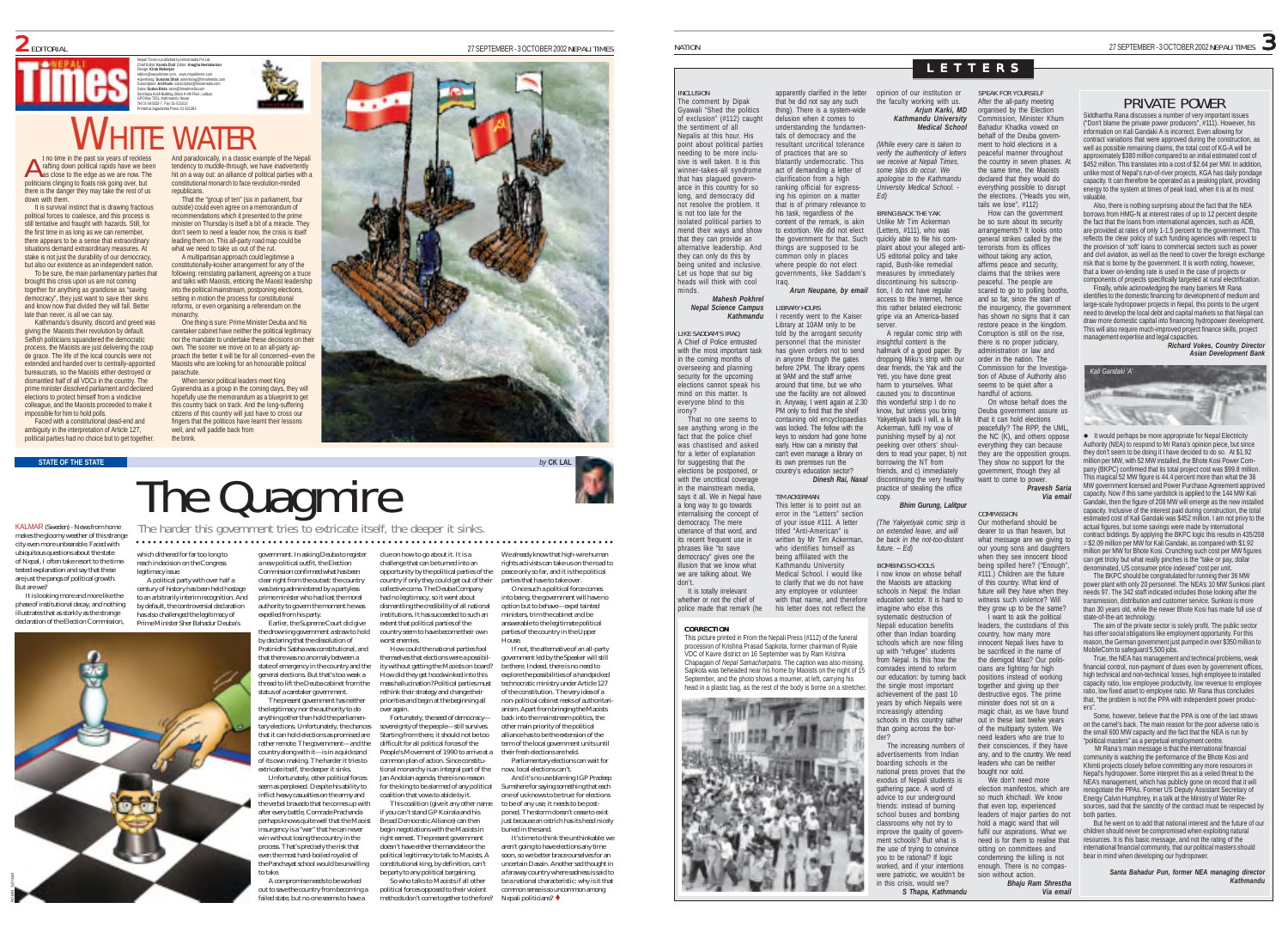TU's charter states that it is an autonomous, self-administered institution, the university felt that the committee formed by the government with the National Planning Commission to facilitate the handing over of its regional satellites to the new universities was interference. As a result, TU continues to be overburdened with students and mired in administrative complications. This academic year, approximately 143,000 students—90 percent of all tertiary education students study at TU campuses. Each year

# **The trouble with TU**

Tribhuvan University has infrastructure it can be proud of. If only students and faculty would give up politics for academics.

 $\equiv$ 

HEMLATA RAI olitical slogans welcome you at the main entrance of Tribhuvan University. P

Different student unions, teacher associations and employee unions inclined towards various political ideologies vie for your attention, claiming to protect the rights of one group or another, and saying that they alone can safeguard university interests. The highsounding claims are the most obvious indicator of what underlies any discussion amongst TUL functionaries about the development of the university, its academic obligations, and achievement there's too much politics on campus.

Under the partyless Panchayat regime, TU served as a forum for intellectual and ideological debate. The student unions camouflaged a political movement that surmounted ideological restrictions and made possible Nepal's first referendum in 1979, which allowed the Nepali populace to choose between a multi-party system and the Panchayat. Today, well after the restoration of democracy, propaganda and politics are still as much part of TU's offerings as coursework and degrees. 1990. Political parties still find TU fertile ground to train young people on their ideologies, while students use it as a launch pad for their budding political careers. The recent success stories, such as that of former MP Jaganath Khatiwada, and former state minister NP Saud, who cut their political teeth in TU, have encouraged other students to use student unions as political platforms. "There is no harm in having a ALL PICS: MIN BAJRACHARYA

political ideology. Once elected, we concentrate on student rights and

the well-being of the university," claims Dipendra Acharya, who was elected vice president of the Nepal Student Union from a Nepali administrative decisions are politicised, and chances are slim that all decisions serve the best interests of TU. I" multiple universities.

Congress-affiliated union. The professors and bureaucrats at TU are not much better. Equally involved in politics and divided along ideological lines, they contest their own elections under the auspices of established political entities. As for the administrative employees, in the last elections to their professional union, the main

There are few people in my<br>ink-stained line of work who<br>are true originals. One of them is Tiziano Terzani. For decades, he has roamed Asia and the world on behalf of Germany's Der Spiegel and a few Italian newspapers. Always dressed in crisp white linen, Terzani brought his humanist, European perspective to almost

every crisis that has gripped this continent, from the Vietnam war to the killing fields of Cambodia, from the Babri Mosque riots in India to-most recently—the American assault on the Taleban and the search for Osama bin Laden. I dare say Nepal has seen him a time or two as well. Now a German organisation follows the rules of employment laid down by the government back home, so when Terzani's 65<sup>th</sup> birthday was approaching last September, he knew that it would soon be time for him retire. Then came 11 September, 2001. Terzani retired on schedule but moved by the horror of the terrorist atrocities in America, and later the American response to them, he packed his pen and started travelling again. This time though, the great man of Asian journalism wasn't recording events and the thoughts of kings and warlords for Der Spiegel. He was writing front-page letters in Italy's largest newspaper, *Corriere della Sera*, letters of<br>anguish, fear, anger and eventually hope. Tiziano Terzani has collected those letters in his latest book, Letters Against the War. On the back cover, a short sentence says it all. "After 30 years as a war correspondent for a major European magazine, Tiziano Terzani turns into a correspondent against all wars". This is not one of those spurious bits of praise known in the trade as a "blurb", the sort of thing you ask a friend to write before even showing him the book. No, I dare say Terzani, never shy of the theatrical

fight was between the familiar symbols of the tree and the sun the Nepali Congress and the CPN-UML. As a result, says Madhav Koirala, a TU administrator, "all location in Kirtipur only in 1966. Three years later, in 1972, both public and private colleges across the country were declared constituent campuses f TU under the National Education System Plan. Only much later, in the early 1990s did Nepal hit upon the idea of

TU was established in 1959 as Nepal's first university under the Tribhuvan University Act with royal patronage. It was first part of the larger drive to modernise education in Nepal. The physical infrastructure was constructed at the present

gesture, has given himself the title of "correspondent against all wars". At first, I fought shy of the concept. The tenets of objectivity are engraved on my soul. I may hold opinions, and willingly disseminate them at the drop of a hat, but not as a journalist, and never in my news reporting. Terzani was much the same in the long course of his career. His reporting—sharp, incisive, interesting—was no parade of polemic. But in the evening of his life, the late night of his career, this distinguished fellow has dropped all pretence of journalism and is now a pamphleteer, a campaigner for a worthy cause, and that cause is peace. Some time ago in the pages of this newspaper, an earnest fellow from some earnest country argued in a somewhat earnest manner that we needed fewer war correspondents in international journalism, and more "peace correspondents" I snorted with slightly weary cynicism at the time and pointed out to whoever would listen that such a notion could hardly be journalistic. You weren't getting all available sides to a story, then printing them without

Separate National Education Commissions in 1993 and 1998 recommended the establishment of four regional universities in the eastern, western, mid-western and far western development regions by integrating TU constituent campuses and private affiliated campuses, and then specified what exactly it meant by the 'regional and multi-university' concept. Today, there are five full-fledged universities in Nepal, and efforts are on to create technical universities. But TU continues to face the

problems that the multi-university

Pokhara University were established by two separate parliamentary Acts in 1995 and 1997 to be developed as regional universities in eastern and mid-western regions. The governing acts clearly specify that the TU constituency and affiliated campuses in the respective regions should gradually be made part of the new institutions. The importance of this process was again emphasised in the 1999/2000 budget policy. The concept however never really took off mostly due to resentment at TU over the perceived diminishing of the

authority of the institution due to redistribution of its powers. Since

spend as much as

approximately 48,000 graduate from high school, and an estimated 80 percent of them opt for

higher education. Despite the government having adopted a 12year school system, popularly known as Plus Two, to replace TU's proficiency certificate levels with the higher secondary education system, most students still join TU campuses after passing the SLC examination. Phasing out the intermediate levels was expected to reduce TU's student load by almost 30 percent. This could have allowed TU to spend more of its constrained funds on academic activities. But TU continues to 80 percent of its government subsidy on salaries and



Clockwise from above: Class in progress in the Department of Rural Development Studies; the Tribhuvann University Central Library; TU Vice-Chancellor n o vice-chancemor<br>Prakash Jung Shah; TU nain administrative bu

60,000. In addition, these private

the academic calendars allocate 180



**POSITION**: Senior Administrative Office **EXPERIENCE:** 5 Years in Similar Position **JOB RESPONSIBILITY:** Managing the Administrative Department **SALARY**: As per Company Rules  $91.2$ Apply with a full CV to

lote: Telephone inquiries will not to be entertained Hits FM 91.2, New Baneshwor, GPO Box: 21912, Kathmandu, Nepal

•<br>The country appears to be in for some more bandhs. Following

**.**<br>Leftist leader Bidya Bhandari has put her foot right in it. Bhandari,

who is a member of the All Nepal Women's Organisation, is being taken to task for criticising the worship of Kathmandu's virgin goddess the Kumari. Of course, she's a progressive woman, so at first glance her stance seems admirable. But not when she reasons like this: men who marry former kumaris are fated to die early. It's no wonder that Kathmandu's irate Kumari worshippers are up in arms, and the Association of Vedic Realisation is demanding action against Bhandari.

○○○○○○○○○○○○○○○○○○○○○○○○○○○○○○○○ Has the job market shrunk so drastically that people are willing to

take any risk? Certainly seems so. The government recently called for applicants to fill 700 teaching positions in Maoistaffected districts to temporarily substitute permanent teachers displaced due to the threats and other fallouts of the insurgency. It received more than 20,000 applications. These teaching volunteers will be removed from their positions as soon as the security situation improves and the permanent teachers can return to their designated workplace. What's more, they will be paid only half of what the permanent teachers are paid. The insurgents have already killed about 100 teachers and thousands have been threatened with physical harm, which has resulted in their being transferred to safer areas by the government, creating a shortage of teachers in insurgency-affected districts.

their announcement to hold a three-day bandh on the eve of the general elections in November, the All Nepal National Independent Students' Union (Revolutionary), the ANNISU (R), has made public a list of demands they want met. Otherwise, they've threatened to force all educational institutions to close on 1 and 2 October. That is besides the three-day strike preceding elections 11-13 November. ANNSU (R) wants to reduce the security budget by 75 percent and increase the education budget, end "privatisation and commercialisation of education", provide free education for all until high school. The Maoist student body has also demanded the immediate release of 13 student cadres who have been missing and the punishment of those guilty of arresting and killing nine Maoist workers, including Krishna Sen, former central committee coordinator of the ANNISU.

Shutdown

**DOMESTIC BRIEFS**

Bhandari's gaffe

Risky jobs

#### billion. Under pressure from the student unions TU has not been able to revise its rock-bottom fee structure. Recently, Kathmandu's Padma Kanya College was shut down by the Nepal Student Union when it tried to raise fees. Presently, a TU Master's student pays only Rs 70 a month for tuition fees.

Complicating matters is the fact that the nerformance of departments and the demand for a particular discipline is not taken into account when allocating funding. As a result, for instance, the history faculty has 21 teachers for the seven students of the 35 enrolled who actually attend classes on a regular basis. The Hindi and Sanskrit departments only admitted five students each, of which only two attend, but their budget has not been significantly changed in recent years.

"We don't know yet how will

Shortage of funds and misallocation of what is available is another reason for TU's troubles and the declining quality of education there. TU generates only 15 percent of its expenditure from its own sources, 85 percent is covered with government subsidy and foreign aid, though this has been dropping of late. This academic year TU needs an estimated Rs. 2.24 billion to run we manage the fund gap created by the cut in the government subsidy," says Yogendra Shakya, chief of the TU's Economic Administration Division. Two years ago the division recommended a 100 to 150 percent increase in tuition fees, but nobody within the TU machinery is hopeful that anything like this will happen anytime soon. The unions, as they know, are too powerful.  $\blacklozenge$ 

university exams pass.

but the government has an-

Mandala House **ELETATET BOTEL** 

**Move with the Times.**

the 27 different degrees it offers, nounced a grant of only Rs 1.56



Want more than just a job? Want to be part of a creative and exciting media adventure? Nepali Times is looking for Desk Editors, Senior Reporters and Marketing Executives for its expansion plans. You need to have flawless and elegant English, efficient word processing and ayout skills, and good spoken and written Nepali Marketing candidates should have at least three years experience in media. **Fulfilling work. Stimulating assignments. Good earnings.** Write to admin@himalmedia.com with personal background and 150 words explaining why you are suitable for the post. No phone enquiries, please.

**Cause for the Society for Protection of** Patan's sterile dogs Cruelty to Animals to smile: the Lalitpur Sub Metropolitan City, with the help of a number of Rotary Clubs, has taken upon itself the task of controlling the canine population in southern Kathmandu in a humane fashion. There are to be no more cruel killings or poisonings. Instead, stray dogs are caught and neutered in a 15-20 minute operation that leaves them free to continue their amorous activities without adding to the dramatically growing population, due to which rabies has become a significant public threat. An estimated 1,000 stray dogs live in Lalitpur and the number could be 10 times more in Kathmandu. The Spay and Neuter program, initiated two months ago, has already attended to nearly 200 canines. The target is over 500.



## Clean-up act

.<br>Fifty Nepali and French mountaineering enthusiasts have got together to clean up Mt Dhaulagiri. It is estimated that Dhaulagiri is littered with about two tonnes of garbage piled up since the 1960s, when the region was first opened for mountaineering. The four-week long clean-up campaign, starting 23 September, is expected to collect 1,700 kg of waste. The less harmful items such as clothes will be burnt, recyclable metals will be sold within Nepal, and highly toxic batteries will be taken to France to be recycled. Dhaulagiri is the world's seventh highest mountain, and considered one of Nepal's most difficult trek routes.

#### Dasain discount

•<br>The government has decided to be festive. It's offering discounts on essential commodities such as rice, vegetable ghiu and soybean oil, and salt on the festive occasions of Dasain and Tihar. "The price of essential items distributed through the trading houses owned by the government will be reduced as usual," says a press release issued by the Ministry of Industry and Commerce and Supplies. There will also be a five percent discount on clothes. District officers have been asked to see that the prices are maintained, and a 19-member coordination committee has been appointed to ensure that the process goes smoothly. It will be interesting to see what, if any, impact this has in places like Karanli or Mugu, where there's not enough food on a good day anyway.

**HERE** *by Durnalism*, war, and peace concept was supposed to deal with. The Purbanchal University and

to peace journalism.

comment. You were commenting by choosing your sides. Having read the first book of "peace correspondence", I remain sceptical. Letters Against the War is not a bad read, not at all. Terzani writes with passion and precision; his arguments are worth listening too; his sincerity unquestioned. The anecdotes from the well-trodden trails of post-11 September journalism—jihadis in Peshawar, the reconstruction and development gravy train in Kabul, the civilian casualties of American bombing in Afghanistan—are familiar ones, and they serve Terzani's main thesis well. War is hell, the innocent suffer, and we rarely learn a damn thing from the bloodstains and failures of history. He suffers a little from the instinctive anti-Americanism of the European, the failure to see just how flexible American culture and politics can be. But this isn't why I am

This is a book that should be read by people on all sides of political opinion about the "war against terror". It is literate, humane and convincing. If logic lay behind decisions to make war, then arguments like this would most certainly bring us peace. But I fear we are violent, territorial beasts, afraid of the dark and apt to lash out at the mildest of provocation. We are lavish with revenge, and ration forgiveness. Most of all, we ignore the wisdom of experience and age. Still, Terzani may be onto

*New Delhi, 2002.)*

An old South Asia hand turns

not yet convinced by the notion of a "peace correspondent".

*(Letters Against the War, India Research Press,*

something here and I could be wrong. And for once, I hope I am.  $\quad \blacklozenge$ 

administrative costs.

Prakash Jung Shah, vice-chancellor of TU. But, he adds, "Political commitment is needed to phase out intermediate levels, unless affordable, government funded Plus Two schools are established, it is not possible." The government had planned to gradually phase out intermediate

levels by 2001. The private sector responded enthusiastically and by the fiscal year 2001/02, 775 Plus Two schools were running, but students especially from rural areas continue to throng TU campuses for intermediate levels mostly for economic reasons—a student in TU campuses can complete the intermediate level courses for about Rs 4000, while the average expense

for the Plus Two years is about Rs lecture hours for each paper, in the last academic year students appeared for the exams with only about 100 hours of lectures. "Then are no mechanisms to recognise the



to three years has also led to a shortage of teachers at TU campuses, which has directly affected teaching hours, and quality. Though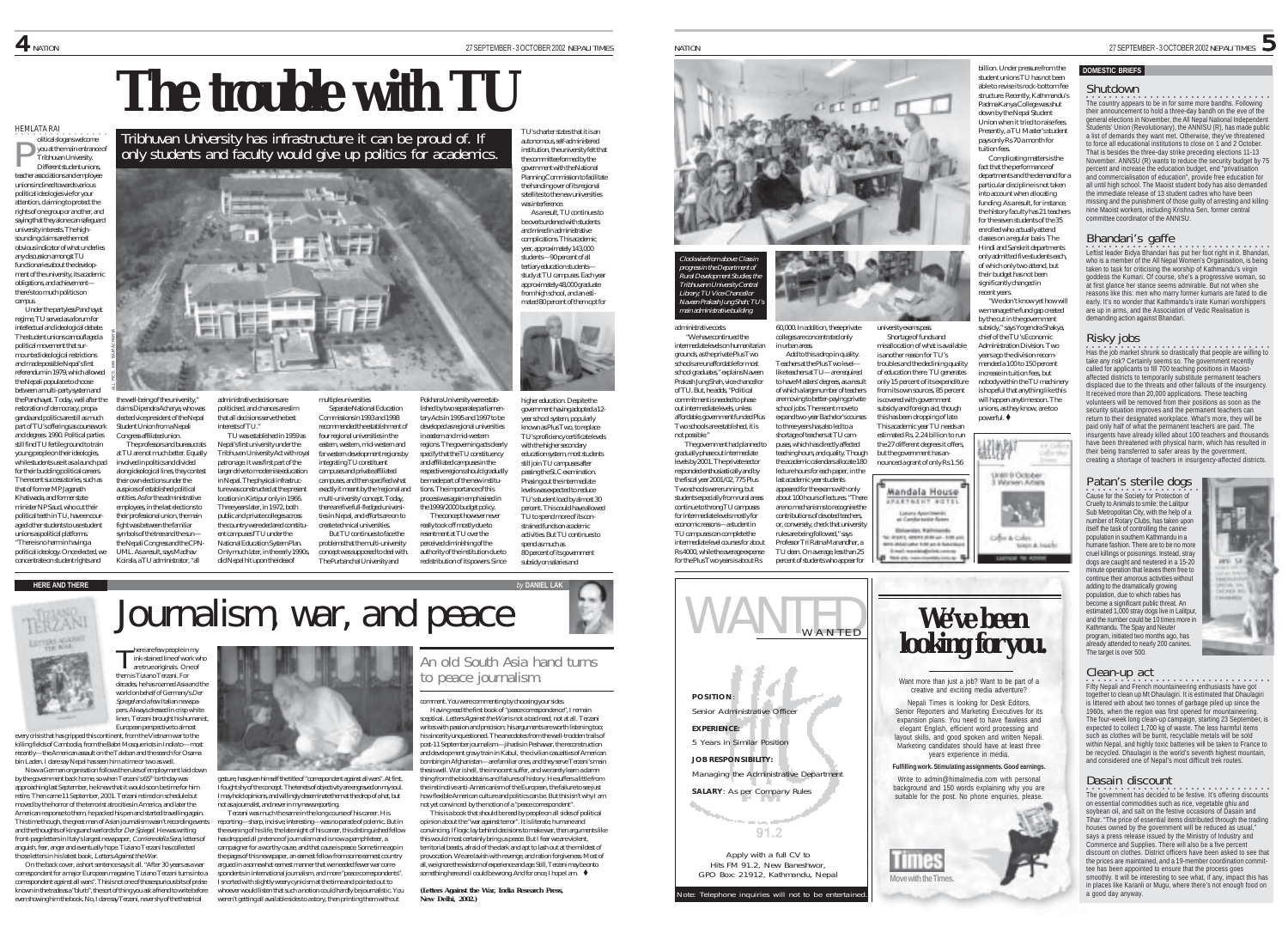**SOMEWHERE IN NEPAL** *by* **PUSKAR BHUSAL**

Unopposed,

Re-electing the<br>entire MP lineup unopposed would have a therapeutic<br>effect on the body politic.

unbeaten

smaller outfits to make the resolution truly representative.

## New Rs 10 notes will be plastic

• •<br>The filthy, tattered notes you get from taxi drivers and vegetable vendors are unpleasant, but that's not the only thing wrong with paper money. It is easy to counterfeit—97 percent of fake banknotes are paper—and has a circulation life of about eight months at most. Worn notes also cause more errors in ATMs and high-speed note validators. The high cost of replacing high-circulating, low-denomination paper currency often takes the lion's share of any reserve bank's budget—Rs 100 million in the case of the Nepal Rastra Bank.

There's an alternative to the highly absorbent virgin cotton paper money. Polymer. This Dasain Nepal will be the 21<sup>st</sup> country to make the move to polymer, joining the ranks of Canada, Brazil, Romania, Thailand, Mexico, and China. In May this year, Note Printing Australia (NPA), a subsidiary of the Reserve Bank of Australia, won a tender worth \$1.64

million to produce 50 million Rs 10 notes for the Rastra Bank. Nepal's first batch of Rs 10 polymer banknotes, which come into circulation this Dasain, closely resemble the original, retaining the black buck and the garuda images, and are the first legal tender with the image of King Gyanendra. The note features a security window with a vignette of the crown.

In 1966 a rash of counterfeiting in Australia led to research and development of a more secure currency. By 1996, Australia was the first country with a full

series of circulating polymer banknotes. Polymer banknotes are expensive to make—they cost almost twice as much as paper—but their longer circulation life directly translates into huge savings for national banks. The Reserve Bank of New Zealand announced a saving of \$7.2 million over three years in printing costs after switching to polymer banknotes. The polymer substrate incorporates the polymer currency's trademark transparent

windows. This is a security feature in itself, and design elements can be incorporated to make use of its unique properties. The creative Design Department at NPA say their designs are aimed at being aesthetically pleasing and also incorporating cutting edge verification technology that makes counterfeiting almost impossible. These features are immediately recognisable, making verification easier. (Trishna Gurung in Sydney)

ORG-MARO

### ACNielsen Nepal

○○○○○○○○○○○○○○○○○○ ○○○○○○○○○○ ORG-MARG in Nepal has had a formal name change to become ACNielsen Nepal. The changeover completes the reorganisation of the holdings of the Dutch group VNU that owned ORG-MARG offices in India, Bangladesh, Sri Lanka and Nepal. Earlier this year, the group took over ACNielsen, one of the world's largest market research companies best known for its television ratings scheme in the US.

#### NEA power sales

**The Nepal Electricity Authority says it is now capable of selling Rs 1 billion worth of** electricity to India, thanks to the 140 MW Kali Gandaki project that came on line earlier this year. A committee formed by the NEA to assess the export potential of the utility reports year. A committee formed by the NEA to assess the export potential of the duity reports<br>that the NEA can supply about 40 MW throughout the year, during the monsoon as well as dry months. Nepal and India are expected to sit down next month to discuss the purchase prices, and the NEA says that the necessary transmission systems needed for the power transfer are already being built. Nepal and India already have a 150 MW power exchange agreement, but because they "exchange" power, the two countries have not yet had to agree on a price for actual selling.

○○○○○○○○○○○○○○○○○○○○ ○○○○○○○○○ Nepal SBI Bank Limited has opened its 12th branch in Nepal SBI bank branches Janakpur. Fifty percent of the bank, set up in 1993, is held by the State Bank of India, 15 percent by the Employees Provident Fund, five percent by the Agricultural Development Bank Nepal and 30 percent by the general public. Nepal SBI bank's paid up capital is Rs 429.9 million. The bank says it has Rs 5.57 billion in deposits and Rs 4.58 billion investments.

#### New Hyundais

**·**<br>Avco International, authorised distributors of Hyundai vehicles in Nepal, have introduced four new models in Nepal. The company says that it expects two additional models to arrive "soon". The newly-launched models include the Santro Zip Plus, which comes with a 1,100 cc engine, the 1,500 cc Accent, the 2,350 cc Sante Fe, and the 1,600 cc Matrix. The diesel ons of the Accent and the Santa Fe are expected to arrive soon. Hyundai's plant in India will shortly begin manufacturing two other models, the 2,500 cc Terracan and a super compact model called the Getz, which will also be available in Nepal. Avco says that it plans to have sold a total of 600 Hyundai vehicles in Nepal this year.

#### New IT horizons

<u>.</u><br>○ California-based New Horizons Computer Learning Centres began offering training<br>courses in Nepal last week. The company offers different technical and application packages aimed at students as well as corporate clients. The company has over 280 centres in 48 countries. New Horizons offers classroom coaching, online training and also targeted or special training programs to meet different needs.

#### RID heist

○○○○ ○○○○○○○○○○○○○○○○○○○○○○○○○○○○○○○○○○○○○○○○○○ Revenue Investigation Officials unearthed what they said was a scam involving raw materials import when they discovered a container supposed to contain copper scrap actually made up of construction aggregates. Biratnagar's Hulas Wire Industries ordered the Rs 6 million consignment from the Philippines which arrived in Nepal via Calcutta. The government questioned Mahendra Golchha about the consignment and fixed a Rs 18.3 million bail for his release. On Monday Golchha denied any wrongdoing and said that it would be more useful to investigate the international suppliers. His group had actually told the government as soon as it found out about the anomaly, Golchha said. Business delegations met Prime Minister Sher Bahadur Deuba to protest Golchha's arrest, and insiders said one-sided media coverage after the incident showed business rivalry could be behind the incident.

ECONOMY 27 SEPTEMBER - 3 OCTOBER 2002 NEPALI TIMES

# **BIZ NEWS ECONOMIC SENSE** *by* **ARTHA BEED** Show us the money

Another election, another column on campaign finance.

there are problems here too exceeding the ceiling, for one—but

which is the first thing that matters. Some of you will argue that politics goes beyond mere economics in any

come as a surprise that the Beed

else. This is especially vital in a country like ours, where the transactions and expenditure during elections are phenomenal compared to the national GDP and when we

Olympic games.

hether you believe the elections will take place or not, in phases or in one go, W with the participation of you-knowwho or not, one question remains constant. The Beed wonders how, in this current crippling economic scenario, political parties will fund their bids. The split in the Nepali Congress means that we have still another party that needs to be funded, and what with the Commission for the Investigation of Abuse of Authority giving our local experts in plumbing and siphoning hell, somehow one gets the feeling that the rules of engagement that funders and parties will follow this time around will be different from the previous elections. The mechanics of corruption in Nepal—which is a different matter from the motivations for being corrupt—are enabled by one simple fact. The central problem stems from the fact that political parties cannot solicit funds, and businesses or individuals cannot in turn fund parties legally. This, combined with the somewhat overenthusiastically stringent norms laid down by the Election Commission to cap expense has meant that political parties as well as people and institutions who have a stake in them—and we should accept that this kind of forwarding of selfinterest is part of most democracies find ingenious new ways of getting money for point A to point B. The United States, which, as we all realise on an almost daily basis, is the world's most powerful democracy, has been able to legalise campaign financing by legitimising contributions to political parties. To be sure,

selflessness and austerity, but its practice, even when perfectly honest, remains profoundly dependent on cash. Corporations and individuals should be allowed to create trust funds to fund elections, with a cap set to match a portion of their individual wealth or turnover. And tax laws should allow such expense to be claimed as legitimate expenses. In such a scenario, transparency

7

can be demanded of political parties through such moves as requiring them to make public the names of donors exceeding a certain amount, or making their financial statements a matter of public record. Political parties can then be audited, and if they do not comply, the Election Commission could be empowered to even debar them from contesting elections. The government

regulation has been actively present, country, and into the morality of voteseekers as promise-sellers. It might not disagrees. One feels, and strongly, that handling and regulating elections are as much economic issues as anything is trying to expand the tax net anyway, why shouldn't politicians be part of it. Maybe they don't need to be actually taxed, but why shouldn't the tax authority not keep an eye on them? Not to be snide, but given how keen all political parties are on transparency and good governance, why shouldn't these twin blessings begin at home? The legitimisation of election funding would do something similar

to business, and place tham all on the same footing. So long as the give and take in the business-bureaucratpolitician nexus is not at least partially clarified, there's no hope of anyone but

have two elections between each The political parties should realise that there is no shame in admitting openly that they need money to fund insiders ever understanding the nuts and bolts of how things get done. If the expenses of political parties can be met within the stipulated guidelines, they will not be compelled to bestow favours on special interest groups.

their campaigns and that they would like to take a legitimate route. The rhetoric of politics may be about The Beed is wearying of harping on this so often.  $\blacklozenge$ **Airport hassles** 

Things are not much better on the Indian line: Nepalis and Indians coming from Delhi or Calcutta have to wait behind those arriving from other destinations even though they don't need to show and stamp their passports. And<br>usually there is only one immigration officer to process a queue of arriving passengers that stretches right door.

"We are hassled everywhere in the world, but it is nothing compared to the hassle in our own country," said one overwrought Nepali in the queue.

There is a purpose to this madness: \$9 million. That is the amount Nepal earns every year from visa fees, and it is easy cash at a time when the country is flat broke. But wouldn't scrapping visa fees altogether bring more tourists, and more jobs and income to the country?

"I don't know whether free visas are the answer," says Yogendra Sakya of Club Himalaya. "I think it is the inconvenience, harassment and even extortion at the airport that dissuades visitors." There is nothing preventing immigration authorities from providing a better first impression to visitors. Yet, the airport's motto seems to be being as unhelpful, and making the visa process as cumbersome as possible.

Immigration changed its rules so that visitors can pay \$30 on arrival for a three-month visa, but they scrapped the multiple entry provision at the airport. Tourists still have to fill out a lengthy visa form, wait in line to present it at the counter, move on to another line to pay the fee, and wait again to have the passport stamped. On average you are lucky if this takes only one hour.

(For Entry)

"The subject of streamlining airport procedures has come up repeatedly at the NTB (Nepal Tourism Board), but nothing is ever done," says Sakya, who is on the NTB board as are the directors of the Civil Aviation Department and the Immigration Department.

NTB chief Pradeep Raj Pandey says there have been Avenue Smith

proposals to scrap fees for SAARC countries, and to<br>reduce the visible estimates of the proposal of one annotation<br>product process each of the second process of the second process of the second<br>material is calculated to th reduce the visa fees during the present period of low arrivals. "Reducing visa fees and making it easier to get the visa at the airport would do the trick," he told us. But unless the immigration chief

at the airport takes this as a

from  $\Rightarrow$  p1

Nepal had in 1997.

personal mission, most agree, things won't change. Despite fears of unrest, NTB reports higher arrival figures for Indians and Japanese for the season so far, and says most inbound flights are full. Still, that is no consolation to the hundreds of hotel agents, taxis and trekking reps waiting outside the airport vying for the trickle of business from an industry that is seeing half the number of visitors

**Cybergoats and virtual bokas**

here. They (the relatives, not the goats) seemed to like the idea. Thamel.com sold 69 khasis online.

khasi bazar.

for the Nepali diaspora living

out on festive occasions like

 $B$  uy a khasi for your family:<br> $B$  \$89.99. If that's a bit<br>steep, you can buy a steep, you can buy a boka for half that amount at \$49.99. With Nepal's biggest festival just around the corner Nepali online shopping sites are putting up their best bargains. Last year, thamel.com, one of Nepal's pioneer e-commerce sites, did brisk business selling khasis online. "It was great, seeing the expressions of surprise and delight on the faces of people while we made the deliveries. says Rajesh Joshi, CEO of thamel.com. "Some even thought the goat had flown all the way to Kathmandu. They would ask after their family in the US." What an online shop needs to do to be a hit is play on the hold of tradition and add a judicious amount of sentimentality to the essentially soulless process of shopping on the Internet. The idea of selling khasis online was suggested by a regular customer of thamel.com who wanted to surprise his family in Nepal with a khasi delivery. And so Nepalis residing abroad were offered a chance to feel close to their families back in Nepal and involved in Dasain celebra-

tions—by purchasing a khasi or boka online and having it delivered to their loved ones

Recipients of gifts could even

the site to touch, prod and otherwise examine a number of khasi in the price range specified by the sender, and abduct it from the The growth of e- Families in Nepal, the space of the space of the space of the space of the space of the space of the space of the space of the space of the space of the space of the space of the space of the space of the space of the spac

made it convenient overseas not to miss Dasain, Tihar, and just about anything else with more-than-

Hallmark potential. For Father's Day websites saw brisk<br>sales of gifts such

Dasain is definitely the busiest time. That's when most of our 2,200 registered<br>customers send gifts to their



• RAMACHANDRA GUHA ON SOUTH ASIAN BIOGRAPHY • • SRI LANKAN PEACE MANOEUVERS • WAQF FEUD IN LUCKNOW • • DEVELOPMENT CORRUPTION • 'HINDOO HOLIDAY' REVISITED • • EXPLORING INSURGENCY IN INDIA'S NORTHEAST • **PLUS MORE – ON NEWS STANDS THIS WEEK**

The way to the diaspora's wallet is through its collective, nostalgic heart.

go along with someone from

shopping sites that focus on Nepal—there are probably half-a-dozen gift sites—has

as suits and shirts. liquor, cakes and sweets, while Teej saw specials on saris jewellery, and perfume. "But

unless something resembling a constituent assembly figures on Plus: Tracking down dolphins in the Indus and Ganges

the ballot paper. It wasn't supposed to be like this. "Politics is war without bloodshed while war is politics with bloodshed," the Great Helmsman once said. The political and military wings of our revolutionaries often have been working at cross purposes, ever since Prachanda blazed his

**W** ith the police chief's<br>Flection Commission's interim order having cast a wider shadow on the general elections, it's time to narrow down our options. We must start the electoral process on 13 November not just to save democracy. We need to find out soon which cluster of Kangresis will eventually get the tree. The Maoists have threatened to disenfranchise voters

trail two years ago. It wouldn't be prudent to count too much on any unilateral pre-election cease-fire. Since we're pressed for time, we must impress upon the rebels that free and fair elections are crucial to contemplating a new constitution. As for the one we have

Article 127 has prompted too many questions of propriety and legitimacy. We might be best off with the restoration of the House of Representatives. We can't afford, however, to The next all-party conclave should unanimously reaffirm our commitment to forward-looking change by restoring the status quo ante. Be sure to invite the Deuba brigade, Praja Parishad, Hariyali Party and the other



Since the security forces are worried about law and order, regardless of the number of voting phases, pluralism has

helicopters going missing or smouldering in rebel fire, we

regions would confront.

on the body politic. The

are no rivers.

let our justices lose faith in the system by overturning their unanimous verdict. Especially since we've enshrined the bench as the ultimate arbiter of on the three-way split over whether to tie up with Koirala, MIN BAJRACHARYA

whether we can cast our ballots. become a high-risk pursuit. With can't even start comprehending the logistical nightmare remote

re-elect the entire 205 line-up unopposed. The UML and RPP seem ready to re-nominate prominent MPs any way. An across-the-board extrapolation would have a therapeutic effect deceased and those who decline a second consecutive term can be succeeded by runners-up in the 1999 election. That way we'll preserve faith in ourselves as worthy custodians of the spirit of '90. We also will be spared the Khrushchevian anguish of having global environment. parliamentary cycle could sider their priorities. With enough thing about us is that we still bother to vote. The turnout in

both Rastriya Panchayat elections in the 1980s was impressive, even though the outcome in most constituencies was already known. Wouldn't it be nice to know the exact composition of the next House minutes after the last nomination papers have been filed?  $\triangle$ 

Deuba or the UML. For many former nanchas, preserving what they had might not be an entirely fatalistic proposition. The radical communist groups, which are part of the that way in the post-9/11 you'reeither-with-us-or-against-us The prospect of another

parliamentary process to expose its fraudulence, should have the least objection. Parties hoping to make their debut in the Lower House will have enough time to improve their chances in the next polls. Independents could make gains in a normal election, but it would be difficult for them to stay

can't make such predictions based

So here's a better idea. Let's encourage the Maoists to recon-

> prodding, the political commissars might be able to persuade the military commanders to let the people decide. Not that the Maoists' acquiescence would animate everyone. Many Nepalis remain convinced that the people who count the votes end up deciding everything. The good

to listen to candidates promising to build bridges even where there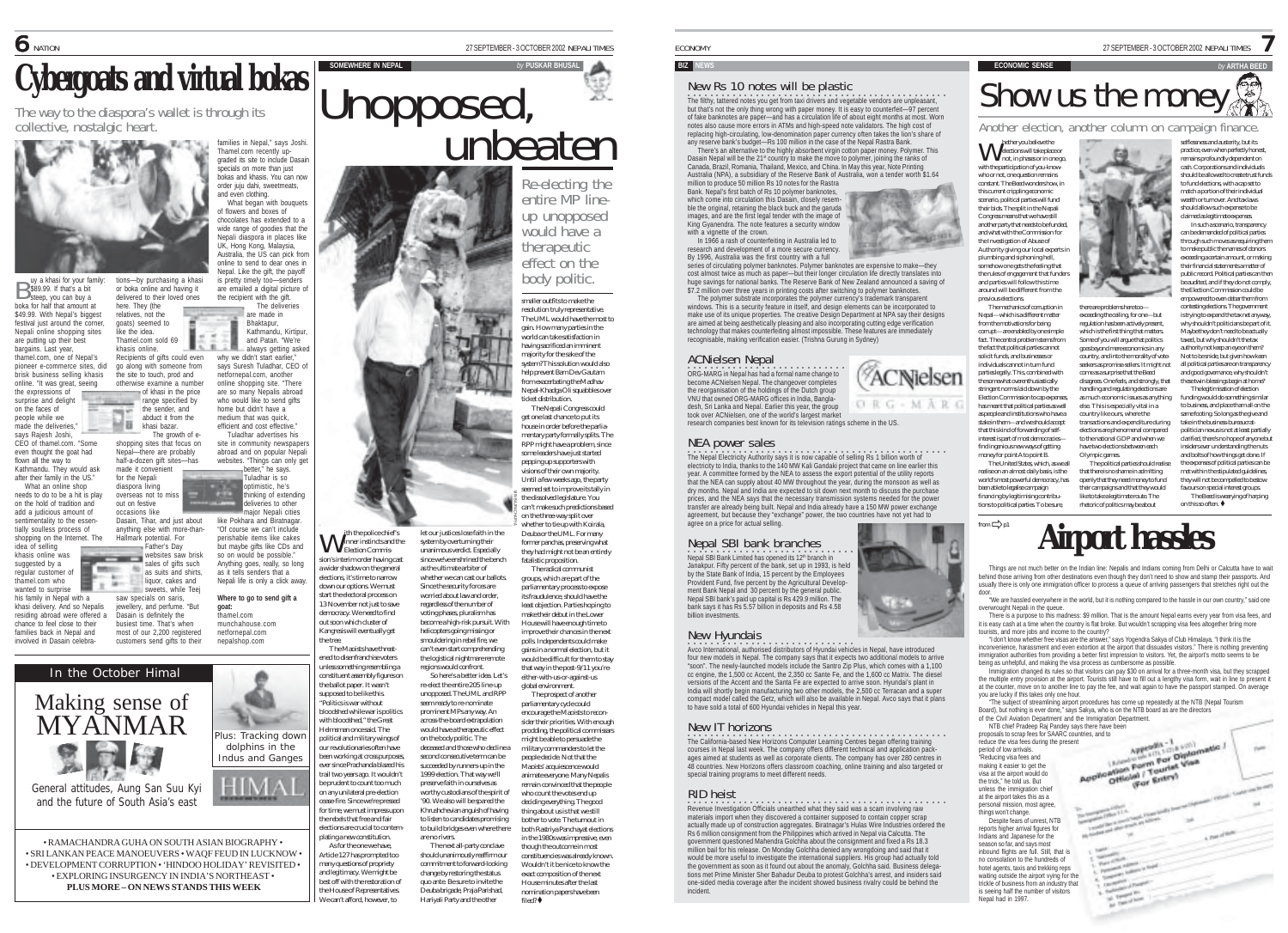# Khukuri

#### RAMYATA LIMBU ○○○○○○○○○○○○○○○○○○○ ○○○○○○○○○○○○○○○

**HERITAGE** 

t's time to fsorget about the machete, the scimitar and the stiletto. More than any other weapon that has made a name for itself on the battlefield and off, the khukuri looms large in the annals of war. But over a century after Reverend Wood wrote his observations of the Gurkhas and their fearsome khukuris (see box) the Royal Nepal Army is amassing AK 47s and SLRs to fight the Maoists.

 The khukuri, which terrorised the enemy during Nepal's battle with the British in 1814, and then again during both the World Wars, figures nowhere in a collection of modern weaponry. Even in the Imperial War Museum, there is only a small khukri in a glass case to remind visitors of this remarkable weapon.

 "There is little use for the khukuri in modern warfare," says Lalit Kumar Lama, an ex British Gurkha officer now a dealer in Gurkha



knives. "But it remains a symbol synonymous with the Gurkhas and with Nepal."

The Khukuri House, Lama's showrooms at Ekantakuna and Thamel, offer a range of 22 khukuris, the largest being the buff-head khukuri, that boasts a 53" long blade, and the smallest a paper knife measuring about 6". Prices for these khukuris, some of which are not very different from the standard issue military knives, range from Rs 150 – Rs 4,000.

After retiring from the British Gurkhas in 1987, Lama, a former warrant officer got together with ex-armour sergeant Til Bahadur BK to set up a factory in Dharan to produce khukuris. Before that Lama used to buy khukuris made by more than 4,000 small khukuri producers in Dharan and sold them abroad. Since its establishment in 1991, the Khukuri House has been the official supplier of khukuris to British Gurkha units, the Gurkha Contingent in Singapore, the Gurkha reserve unit in Brunei and the British Museum.

The drop in British Gurkha recruitments since Hong Kong was handed over to China in 1997 doesn't worry Lama. About 95 percent of his customers—including those who purchase the Dharanmade knives online—are tourists. "They're moved by the history, the romance and the legends of bravery that surround the khukuri. Everyone who comes to the store takes back a souvenir," says Lama. In South Africa, it's even been put to practical purposes—to cut biltong, the dry meat favoured by South Africans. Lama has named this particular khukuri, which has a 5" long blade and a 3" handle, the biltong khukuri.

Although khukuris have traditionally been made by Kamis with

little more than an open forge and a handful of tools, Lama's factory in Dharan has sought to modernise and mainstream their expertise. Some 300 artisans work here, building on the Kami community's hundreds of years of experience. The variety of khukuris they produce is astonishing—the Sirupate, named after the slim Siru leaf it resembles, the Dhankute from Dhankuta, which has a wooden scabbard and a wooden or aluminium handle, the Kothimara, a khukuri specially made for the retiring British or Gurkha officer as a memento from his regiment, and the Dehradune.

Gurkhas, it is said, feel bare without their blade, and even though as a warrant officer Lama never wielded a khukuri against the enemy, he did use one to hack down branches to build a basha or shelter during jungle exercises, and learnt enough about the different kinds of military khukuris. The Jungle, an unpolished full-size khukuri, used for tactical jungle warfare, is 15" long, with a 10.5" blade. It weighs 600 grams and has a buffalo horn handle and leather case, and the sheath is camouflaged by green cotton cloth or camouflage.

The Service No 1, probably, the most famous khukuri, is issued to every Gurkha on enlistment and is retained throughout their army career. It measures 15" and weighs 700 grams. The sheath is buffalo leather and the handle, buffalo horn. The khukuri is inscribed with the year of enlistment, a detail which helped some young Gurkha soldiers training in Malaysia identify an old Gurkha soldier who had been living in the forests since World War II, rather out of his mind. "At first they thought he was a bandit, but later they were able to identify him—because of his khukuri—as a Gurkha soldier who had fought in the world war and been left behind," says Lama.



# **Nepalis wield one distinguished knife.**

Made from reinforced steel, mostly salvaged from railway track construction, the Dehradune or World War khukuri, originated in Nepal and was later emulated by the Indian Gurkha Army in Dehradun during World War II. This was the only khukuri used in the war, and Nepal was unable to keep up with the demand, which was when Dehradun started to produce these on a massive scale. The Dehradune has a 12" long blade with a 5" handle mostly of Indian rosewood or horn, and a scabbard is of buffalo leather. Since railway tracks, and the materials to build them, are hard to come by in Dharan, Lama's factory uses the spring sheets of cars and trucks. Kamis generally heat the metal in a fire and temper it in a tea kettle. This may not sound very impressive, but tests show that khukuri steel is just the right hardness to cut through almost anything, including bone, with relative ease, while still remaining soft enough to

Khukuris on display at the Khukuri House

**We take pride in jobs well done.**

japray@mos.com.np hone: (01) 521393, 543017, 54701 Fax: 977-1-536390

 $\Box$  <br>  $\Box$  <br>  $\Box$  <br>  $\Box$ 

۰

take this kind of abuse and keep a decent edge. This is why khukuris function more like extremely good quality high-grade carbon steel kitchen tools than one might imagine.

○○○○○○○○○○○○○○○○○○○○○○○○○○○○○○○○○○○○○○○○○○○○○○○○○○○○○○○○○○○○○○○○○○○○○○○○ ○○○○○○○○○○○○○○○○○○○○○○○○○

Little is known of the khukuri's origin or its unusual shape. Some compare it to the Afghan knife, and others believe the blade form descended from the Greek kopis which is about 2,500 years old, thus making the khukuri one of the oldest blade forms in the history of the world, if not the oldest. The shape is believed to have been carried to the sub-continent by the troops of Alexander the Great and then copied by local workmen.

There are khukuris hanging on the walls of the National Museum in Chhauni that are 500 years old, dating from the time of King Dravya Shah (1559-1570). Along with the katari (a kind of spear), the khadga (a blunt sword), and the khuda (a curved broad sword), the khukuri has been present in every collection of weapons of Nepal's famous fighting men including Amar Singh Thapa, Bal Bhadra Kunwar, Kalu Pandey, and Bhimsen Thapa.

Khukuris may differ in size, but vary little in shape. Most are named after the places they come from. The famous Bhojpure khukuri originates form east Nepal. Slightly bigger and heavier than the standard blade, it is not a military issue, but is found in many Nepali homes, especially in east Nepal. "The 11" blade, is mounted on a 4" wooden handle that is often engraved with dragons that reflect the craftsmanship of the Bhojpure people," says Lama.

Almost every bit of a khukuri has a name. The two-part notch at the end of the blade is called the kaudi, which is translated somewhat gorily as "blood dripper", and is meant to prevent any liquid—such as blood—from dripping back on to the handle so the user can hold on to the knife. Although there are many models of blades, most khukuris come with what look like two mini khukuris—the chakmak, which is used to sharpen the knife, and the karda, a utility mini-knife.

There are plenty of explanations that attribute spiritual and religious significance to the khukuri. The kaudi, for instance, is said to symbolise Shiva's trident, or the Nepali sun and the moon. The buttcap of the knife, called the chapro, is said to resemble the eye of god, and the very shape of the blade, the crescent, is supposed to be an invocation of the Nepali moon. Among the other beliefs associated with the khukuri is the belief that Newar artisans should never touch one.

Right now, a different kind of aura surrounds the khukuri, one that is significantly less pleasant than mythological stories, and much more in tune with the times. Lama's factory in Dharan is now focusing more on taking good care of the stock it has—in its godown. "Since the emergency was first imposed, and a strict watch was mad mandatory over the transport of weapons, including the khukuri, by military forces who fear it may fall into the wrong hands, business has been slow," says Lama. That, and even the few tourists that do amble past his shop in Thamel are not sure they can take a khukri in their luggage in the post-September 11 security of airports around the world. You still can buy a souvenier khkuri, but you need to put it in your checked-in bags.

# **The Gurkha knife**

which they use in preference to any other. It is called the 'Kukri' and is of a very peculiar shape.

should be mentioned that it is not employed for domestic purposes, being too highly valued by the owner. For such purposes two smaller knives are used, of very similar form, but apparently of inferior metal. These are kept in little cases attached to the side of the kukri sheath, just as in the case with the knives attached to a Highlander's dirk.

have proved themselves most invaluable allies. Brave as lions, active as monkeys, and fierce as tigers, the lithe wiry little men came leaping over the ground to the attack, moving so quickly, and keeping so far apart from each other, that musketry was no use against them. When they came near the soldiers, they suddenly crouched to the ground, dived under the bayonets, struck upwards at the men with their kukris, ripping them open with a single blow, and then, after having done all the mischief in their power, darting off as rapidly as they had come. Until our men learned this mode of attack, they were greatly discomfited by their little opponents, who got under their weapons, cutting or slashing with knives as sharp as razors, and often escaping unhurt from the midst of bayonets. They would also dash under the bellies of the another at the leg of the officer as he and his horse fell together."

#### *(From* **Travels in India and Nepal** *by the Reverend Wood,*





# "The Gurkha is worthy of notice, if only for the remarkable weapor

… Before passing to the mode in which the kukri is used, it

In the hands of an experienced wielder this knife is about as

formidable a weapon as can be conceived. Like all really good weapons, its efficiency depends much more upon the skill than the strength of the wielder, and thus it happens that the little Gurkha, a mere boy in point of stature, will cut to pieces a gigantic adversary who does not understand his mode of onset. The Gurkha generall strikes upwards with the kukri, possibly in order to avoid wounding himself should his blow fail, and possibly because an upward cut is just the one that can be least guarded against. When we were engaged in the many wars in India the Gurkha proved themselves our most formidable enemies, as since they

officers' horses, rip them open with one blow of the kukri, and aim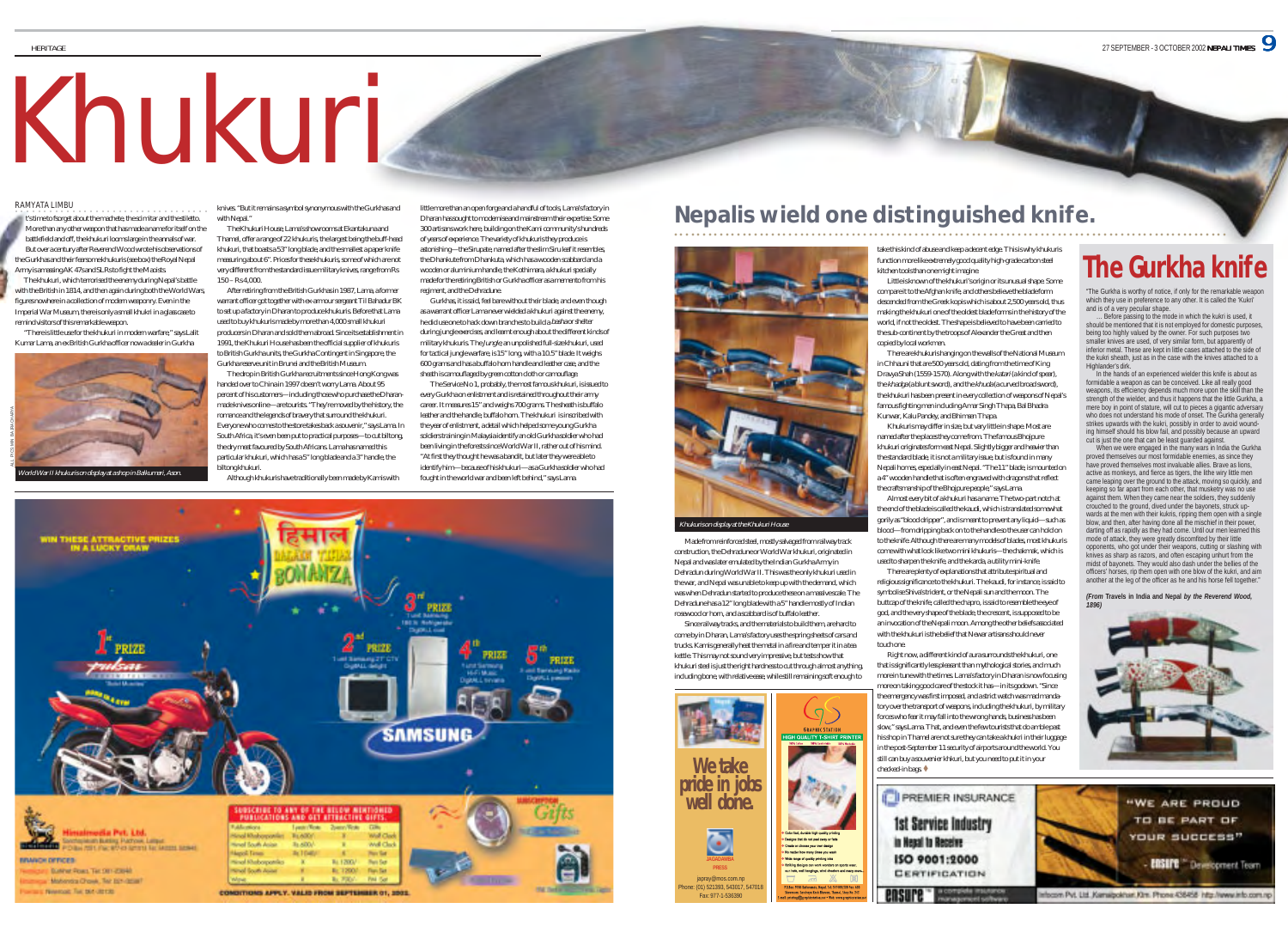omething strange happened in S emething strange happened<br>S Europe's election campaigns<br>this year. In France and Germany, Holland and Sweden the subject uppermost on many people's minds—immigration—was ignored or exaggerated. As a result, fringe parties stepped in with slogans about countries being "swamped" by immigrants and the need to preserve the "purity" of nations. Can one blame voters for being suspicious of the silence of the political majority, and even being taken in by the fringe's blustering? ge's blustering:<br>Some home truths about the

migration of people need to be remembered and the necessary consequences drawn. Here are five such truths, or at any rate, five issues for debate. First, emigration is no fun. People do not leave their homes on a whim or

out of adventurousness. Typically, they want to escape conditions of hopelessness, as many Europeans did when they left their homes in the 19th and 20<sup>th</sup> centuries, usually for America. Whether for political or

economic reasons, it is important to understand that the price they are prepared to pay is as high as the push to leave is strong. Second, immigration is a great

compliment to those countries that migrants choose as their final destination. The answer to the question, "Where do we go if we have to leave?" is not usually China or some African country, nor is it any longer much of Latin America. Countries that are magnets for migrants tend to be rich and free. Canada has become a dream for many, but so

are European countries. Third, it is misleading to argue for a certain amount of immigration in

 $\bigwedge$  rgentina's president, Eduardo Duhalde, has been making impassioned<br>| pleas for international support to rebuild his country. Argentina needs<br>| and diserves such help, and the foundations for economic success-skills democracy) have been in place for a long time. But Duhalde has yet to specify what must be done to take advantage of Argentina's favourable endowments.

terms of the need to fill certain hightech or other positions. Gaining a few Indian computer specialists is a bad reason for allowing "green card" access, if only because such migrants are likely to remain a tiny minority of newcomers. Rich countries need immigrants to fill the jobs that Adair Turner, in his book Just Capital, calls "high-touch" jobs. Most people in rich countries don't like getting their hands dirty anymore. It may not be dignified to expect immigrant workers to do these "dirty jobs, but to them such jobs are a step on the ladder of hope even as they help to keep advanced economies and societies functioning. Fourth, no one has thought through the full implications of

No one forced Argentina to adopt the currency board devised by Domingo Cavallo, the former economy minister, which pegged the peso to the dollar at a fixed exchange rate of one to one. (The IMF, however, clearly should not have helped finance the currency board's operation without demanding fiscal adjustment when the country liberalised its foreign trade.) As a result, interest rates were largely determined in the US. Lacking access to basic economic tools such as exchange rate and monetary policies, Argentina could not surmount the profound external shocks of the second half of the 1990s, when export prices fell, the US dollar appreciated, and Brazil, the country's main trading partner, devalued its currency. The government never had the political will for severe fiscal

austerity, the only alternative. Argentina is now in a deep recession, with unemployment above 30 percent, and a shattered banking and financial system. Fiscal austerity and balanced budgets, longer term priorities, are inappropriate now. The first priority should be boosting employment. Otherwise, the country's impoverishment will continue to deplete its middle class and lead young and capable professionals to emigrate, and sustain unprecedented levels of violence and criminality, another crucial dimension of today's insecurity. The government must promote exports, particularly in the manufacturing and agroindustrial sectors, as well as tourism and infrastructure construction projects. There can be no reliance on domestic consumption or private investment to turn the tide. Higher exports will also generate the foreign exchange needed to resume

external debt payments, now in default. Argentina's exporters will need help in returning to foreign markets. The country has already shown that under favourable conditions its exports can compete and grow rapidly. According to World Bank data, 32 percent of Argentina's exports are manufactured goods, with roughly one-quarter classified as high-technology products. From 1991 to 2001, total exports grew from about

**Recovery for Argentina** Argentina deserves help, but of the kind that recognises the importance of salvaging its civil society. ○○○○○○○○○○○○○○○○○○○○○○○○○○○○○ ○○○○○

\$12 billion to \$27 billion (an average annual growth rate of about 8.5 percent), despite the overvalued currency.

President Duhalde has requested the IMF, the World Bank, and the Inter-American Development Bank to help. Assistance should be forthcoming, and the responsibilities and priorities in dispensing it should be spelled out and agreed upon in advance by the government and these organisations. The IMF should provide technical and financial assistance to support a long-term program aimed at redefining the fiscal responsibility of the central and provincial governments for true fiscal decentralisation so the central government can regain full control of public finances.The World Bank should provide technical and financial assistance to support a reorganised judiciary. This must include making the appointment of federal and Supreme Court judges free from nepotism and political influence. A shameful legacy of President Menem's government in the 1990s was that it prevented the investigation and prosecution of serious improprieties, corruption, illegal arms sales, and major terrorist acts. Finally, the Inter-American Development Bank should assist with programs designed to promote and finance industrial exports, as well as underwriting tourism projects - areas in which it has

substantial experience in Latin America. At a time of deep recession, such support should not be made contingent on reaching unattainable fiscal objectives. Fiscal consolidation should be a condition for the longer-term aid that international organisations will have to provide. But the first priority must be putting people back to work. Addressing the glaring shortcomings in the country's judicial system should also be made a condition for support, both as an immediate and a long-term objective.  $\blacklozenge$  (Project Syndicate)

*(Simón Teitel consults for the World Bank, the UN and other international organizations.)*



Home truths

about immigration

today's demographic and attendant social changes, but the fact is that without immigrants the welfare state in advanced countries will become unaffordable. Using migrants to provide for the needs of natives, but without letting the migrants share all the benefits, is morally unattractive. There may be ways to mitigate the result, but without immigration social benefits across Europe will have to be reduced massively within a generation. Fifth, immigration can be treated. as a step towards the full integration of migrants, or as a transitional phase in their lives. Both possibilities need to be offered, but there's a lot to be said for the second. That countries can be turned around is a reason for hope. Now Ireland is so prosperous, it

 ${\bf 10}$  world  $^{\rm 27}$  September - 3 OCTOBER 2002 NEPALI TIMES

#### Agua problems

**COMMENT** *by* **RALF DAHRENDORF**

attracts immigrants even from

themselves. Viewed from the

European Union's eastward

member states to the old.  $\blacklozenge$ (Project Syndicate)

*and former Rector of the*

○○○○○○○○○○○○○○○○○○○○○○○○○○○○○○○ MEXICO CITY - The poor pay the most for potable water in Mexico, while availability per inhabitant here has plummeted 50 percent in the last half-century, and 12 million of the country's 100 million inhabitants do not have direct access to this essential service. President Vicente Fox, in response to this increasingly dire situation, has promised to push forward the "Promagua" initiative for the second consecutive year with continued joint financing and management of municipal, state and federal authorities. The average annual water supply available per inhabitant fell from 18,000 cubic metres 50 years ago to 4,841 cubic metres today. Mexico needs to invest \$2.2 billion annually to overcome its water problems, but to date has earmarked just \$1.3 billion each year, mainly from public coffers.

The government's National Water Commission estimates that by the end of this year Mexico will treat 30 percent of wastewater for re-use, compared to 26 percent currently. The goal for 2006 is to treat two-thirds of all water consumed. Mexico is considered one of the most advanced countries in integral management and efficiency of its hydraulic resources due the Watershed Councils that have been operating here since 1993. The Councils comprise government delegates and representatives of various sectors of users—farming, industry, distribution firms, urban consumers with a voice and vote, and universities and NGOs, who can't vote but can provide information. The aim of the 25 Councils is to manage watersheds, which encompass the area in which water from rainfall or snowmelt flows into streams until reaching a main river, and later a lake, reservoir or ocean, but despite the kudos, they haven't been able to halt the deterioration of these areas or prevent water shortages. *(IPS)*

Britain. Integration of immigrants makes much sense; but it is desirable to help create sustainable conditions in troubled countries with the help of a generation of emigrants who first transfer resources and then return perspective such truths provide, the enlargement, for example, is highly desirable not despite but because may lead to migration from the new *(Ralf Dahrendorf is a member of the British House of Lords London School of Economics.)* WASHINGTON - Development Dam corruption activists are calling on the World Bank and other international lenders to penalise a Canadian engineering consulting company after the firm was found quilty of corruption by a Lesotho court last week Acres International was convicted in Lesotho High Court of paying bribes to win contracts on a multibillion-doll dam project. Acres was accused of paying nearly \$266,000 to the former chief executive of the controversial **Lesotho Highlands Water** Project, Masupha Sole.

Sentencing is scheduled to

take place on 7 and 8 October. Sole was convicted in June of 13 counts of bribery and sentenced to 18 years in prison for taking more than \$2 million in bribes over 10 years from mediators

resenting 12 of the world's largest construction firms.<br>Devan Honver of the US-based development group International Ryan Hoover of the US-based development group International Rivers Network (IRN), which has been fighting to end many dam projects, says that the fate of hundreds of thousands of damaffected people depends on the integrity of Acres' work, and that the Ontario-based firm can no longer be assumed to be a "responsible". "Their environmental and social feasibility studies should be brought into question now." Acres International denied the charges and said it will take action to protect its name. Acres has worked on several controversial World Bank-funded dams before but this case has attracted international attention because of the highprofile companies involved. A lawyer at the trial in Lesotho told IPS that senior representatives from the US embassy, the British embassy, and the World Bank, also attended. The next company to stand trial will be Germany's Lahmeyer International, accused of paying Sole over \$250,000. *(IPS)*

### Don't mine for wealth

•<br>WASHINGTON - The World Bank and other international financial institutions (IFIs) should reassess their continued backing for mining projects in poor countries, says a report released Monday by Oxfam America.

Contrary to what the report calls "folklore" propagated by the IFIs and the global mining industry, mining never acted as a major spur to development in the United States, Canada, or Australia, the three countries often held up by the IFIs as examples for development that mineral-rich poor countries could follow. "This study shows definitively that traditional World Bank claims are wrong said Keith Slack, policy advisor of Oxfam America. "Historically, mining was never a significant source of national wealth in countries like the US, Canada, and Australia that the World Bank claims it was. So, the Bank needs to honestly reassess its promotion of large-scale mining in poor countries, which often has serious negative impacts on local communities and the environment."

Oxfam is one of a growing number of environmental and development groups that argue that mining in many developing countries has hurt economic development, disrupted nearby communities, and devastated surrounding natural environments. Groups have long argued that mining has been most damaging to the environment, but in recent years they have broadened their attack to include the less-than-positive economic impacts as well. *(IPS)*



#### **BEIJING - Communist China's workers, once the "masters of society",** Dying on the job

are dying on the job from overwork, but their grievances aren't heard by the leaders of the party that calls itself the "vanguard of the prole-tariat". The ILO estimates that annual deaths from workplace accidents are 11.1 per 100,000 Chinese workers. That compares with the US on-the-job fatality rate of 2.19 per 100,000. Millions of workers have been laid off or put on voluntary leave in recent years as part of sweeping economic reforms in China's ailing sate-owned sector, and free labour unions continue to be restricted. The official urban unemployment rate is 3.6 percent, but many economists privately say the real figure is Since the Gulf War, Russia has

 $-10$ 

about 10 percent. While many of China's labourers are becoming marginalised because of the downsizing of state-run firms, others are punished for daring to protest about working conditions. China's labour law sets a basic work week of up to 44 hours with at least one day off, but in the hybrid called 'socialist market economy', the labour law is frequently violated, and it does not stipulate what should be done in case of injury or death caused by overwork.

Now that China has signed and ratified the International Convention on Social, Economic and Cultural Rights, which recognises the right to a safe and healthy working environment, the plight of Chinese workers is becoming an issue of international concern, and Chinese workers is becoming an issue or international concern, and crimese<br>workers are also beginning to understand their rights. Both hard-line leftists and pro-reform liberals in the Communist Party have accused Party chief and President Jiang Zemin for failing to defend the country's working class in the new The Three Represents theory. According to this, the Communist Party should focus on representing the needs of "advanced forces of production, advanced culture and the fundamental interests of all the people". *(IPS)*

The contrast between Russia's

transition out of the Soviet system. With Iraq, the opposite is true. because not only the regime, the country itself might cease to exist or at least be radically transformed, should Hussein fall. Putin's goal is to help Russia exploit such transformations.<sup>4</sup> (Project Syndicate) *(Christopher Granville, a former British diplomat and fellow of All Soul's College, Oxford, is chief strategist for United Financial Group, a Russian investment bank.)*

**Tainted learning**<br>NEW DELHI - A major conflict is brewing in India on the issue of education and religion, thanks to a Supreme Court ruling last week that upheld a controversial move by the federal government to rewrite school textbooks by giving them a Hindu-chauvinist slant. The issue has a federal devolution dimension too. Many Indian states are up in arms over what they see as blatant federal interference in their school curricula without consultation or consent. The controversy has major implications on the rights of the child to unbiased information, and for the issue of tolerance and respect for difference in this plural, multicultural, multi-religious country of 1 billion.

India's education system primarily uses government-recommended textbooks approved by the Central Board for Secondary Education through a multiple-stage process involving consultation among teachers, experts and officials, and between the federal government and states. Pivotal to the process is the Central Advisory Board on Education (CABE), a 104-member body consisting largely of state representatives and independent experts, and the National Council for Educational Research and Training (NCERT), an "autonomous" body that draws up the National Curriculum Framework (NCF) based on the National Education Policy.

The curriculum framework produced by NCERT two years ago was not approved by CABE, and yet the government arbitrarily imposed it. The wilful short-circuiting and sabotage of democratic procedure is only one ground on which the government was challenged in a public interest petition in the Supreme Court. The petitioners' second substantial ground was that the NCF militates against the principles of secularism, equality, right to education and to development, embedded in India's constitution. Under the constitution, the state cannot favour a religion or religious denomination or support religious instruction. Article 28 of the Constitution prohibits "religious instruction" in educational institutions fully managed out of state funds. *(IPS)*

40,000%ft.BAR.... efforts of the Sri Lanka government towards the peace process." But India has not Where the tales are as tall as the mountains. Succulent steaks and burgers bountiful, with a pegetarian pariety. The friendliest bar between **Dhet and Dmhurten** Live band on Tridays! **RUM DOODLE** GUNEL, KATHANANESLI, NE TEL: 454336

reflecting their wish to nurture Russia's new and still-fragile rapprochement with the US. But this explanation does not fit conventional arms sales to Iran concerns supplies of equipment that have no bearing on concerns about the ○○○○○○○○○○○○○○○○ ○○○○○○○○○○○○○○○○○○○ ment until they have heard pronouncements from reclusive rebel leader

Velupillai Prabhakaran (in pic). "Too much is being read into what [LTTE negotiator] Anton Balasingham told reporters at Sattahip," said Mr Narayanaswamy, long-time Tamil Tiger watcher and author of Tigers of Lanka. He said there is a big difference between what Balasingham says and what Prabhakaran, the final LTTE authority, may say on the subject of a separate Tamil state.

The last time Prabhakaran was heard on the issue was at a dramatic press conference in the rebel-held town of Kilinochchi on 10 April, where he said his followers were ||∩d||an\_anal\vsts\_sav\_lt's t∩∩\_on the LTTE in place since 1992. A Sri Lanka expert entitled to kill him if he gave up the demand for a separate Tamil homeland. Narayanaswamy said Prabhakaran has a record of going back on accords, pointing to 1987, when Prabhakaran promised to help early to call the Sri Lanka<br>peace talks a success.

implement the Indo-Sri Lankan accord to settle the Sri Lankan conflict, and then went on to call it anti-Tamil and pro-Sinhala. Academics, too, were cautious about the results of the

16-18 September peace talks in Thailand. At the Jawaharlal Nehru University, South Asia expert SD Muni said newspaper reports from Sattahip were a bit too "euphoric". Muni suspected Balasingham and his team might not have been adequately briefed by Prabhakaran on the LTTE's exact position, which may emerge at the second stage when substantive issues are addressed. The real questions, Muni said, are what degree of

autonomy is on the table, what is the meaning of a homeland and how the idea of self-determination is to be interpreted. At the end of the talks Wednesday, Tiger chief negotiator Anton Balasingham said: "We operate according to the concept of a homeland and selfdetermination. Homeland doesn't mean separate state as such," suggesting a scaling down of the Tigers' long-held quest for a separate Tamil homeland and for "substantial autonomy".

Iranian regime has no obvious need for such a program besides its suspected ambition to develop nuclear weapons. Transfer of atomic energy know-how from Russia is seen as a first step towards achieving that goal. Russian officials reply that there can be no serious objection to such civil nuclear cooperation programs so long as the recipient country accepts the safeguards and inspection regime of the International Atomic Energy Agency (IAEA). Russia argues that its principle. Deeper interests underlie Russia's attitude toward Iran and its tacit accommodation of US war plans against Iraq. Consider the country's external financial position. Russia inherited all of the Soviet Union's foreign financial claims and liabilities and spends up to \$10 billion a war servicing Soviet-era debts. Soviet-era claims, on the other hand, are almost all beyond recovery. Oil-rich Iraq's debts, with a face value amounting to



many billions of dollars (deriving mainly from export credits for arms

Muni and Narayansawamy also referred to the enormous pressure on the LTTE from western powers: the carrot of a handsome economic package for reconstruction on the one hand and the stick of a ban on the LTTE by the US and its allies in the western world including Canada, Australia and Britain. India's Foreign Ministry, which piloted the failed 1987 Indo-Sri Lanka accord that has been blamed for India's military involvement in Sri Lanka, reflected the mood of cautious optimism. India's Foreign Ministry spokeswoman Nirupama Rao reiterated that India "supported, and will continue to support all

budged from the position that it wants Prabhakaran extradited from Sri Lanka to stand trial for the 1991 assassination of former prime minister Rajiv Gandhi. In May, India renewed a ban at the School of International Studies, P Sahadevan, says this is part of India's policy of keeping up says this is part of mala sponey or keeping up seriousness to get Prabhakaran, who now has a measure of international legitimacy, to stand trial in

> While India did not send any official observer to the Sattahip talks, both the LTTE and Colombo have taken care to see that New Delhi is kept officially briefed on progress by Erik Solheim, Norway's special

India's official position can be gauged by how it will respond to a request by Norway's deputy foreign minister Vidar Helegesen that the UK-based Balasingham be allowed to transit through India to the LTTE's stronghold in the Jaffna peninsula. Entry by Balasingham into Tamil Nadu state, home to 60 million ethnic Tamils, has been disallowed by the state's chief minister J Jayalalithaa, who recently ordered the arrest of top political leaders under antiterrorist laws for merely expressing support for the LTTE. Jayalalithaa and her party gained enormously through a sympathy wave after Gandhi was killed at an election rally in Tamil Nadu in 1991 by a woman LTTE

this country.

envoy at Sattahip.

suicide bomber.  $\blacklozenge$  (IPS)

RANJIT DEVRAJ NEW DELHI - Although the talks between Colombo and the Tamil Tigers are being hailed as historic and path-breaking, experts in India are reserving judge-

So far, the most striking feature of the Putin administration's handling of the US-Iraq situation has been its silence. If forced to state a view, Russian diplomats take the standard line about implementing UN Security Council resolutions and the need for Security Council endorsement of any actions against Iraq. Unlike other leading West European countries, President Putin and his government prefer to keep their heads down,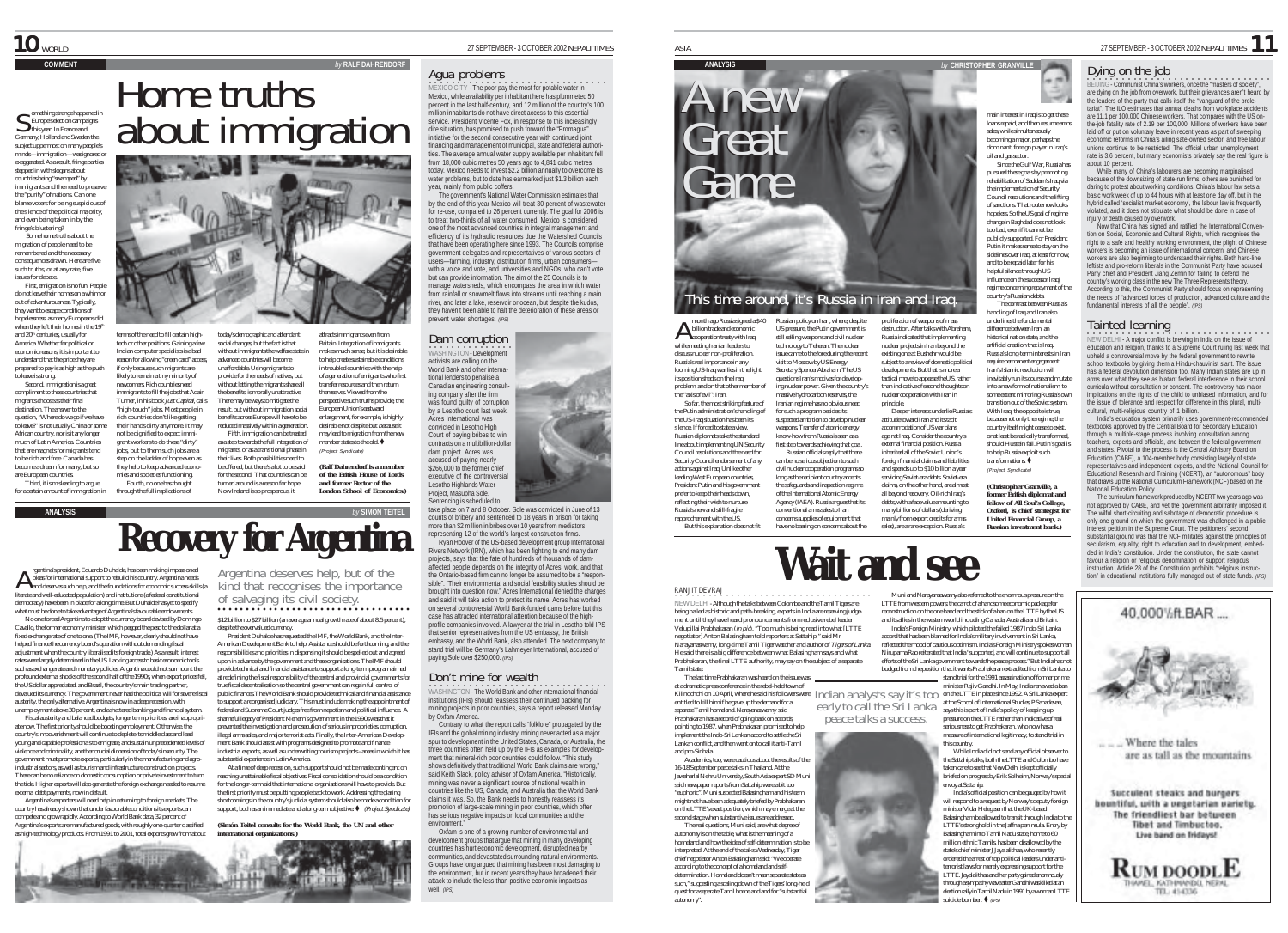# Referend the people who enter the services are mediocre, and the services are mediocre, and the rest are mediocre, and the rest are mediocre, and the rest are mediocre, and altogether are mediocre, and altogether are medio

Narahari Acharya, NC, in *Kantipur*, 18 September

…The visible forces who want to stop the elections are the Maoists. They consider the 13 November elections to be meaningless and have promised to disrupt voting. They have already launched several activities to this end. And yet, they continue to say in their statements that they will not oppose elections if they were to see them as fruitful. However, let it also be clear that there has been very little consistency between what the Maoists have been saying and what they have been doing, as a result of which, their credibility has been questioned by all political parties, and also the people at large…

…Ten of the main political parties in the country are saying that the constitution needs to be improved through changes in order to safeguard the gains of the 1990 People's Movement for democracy. The Maoists, who began their struggle aiming to dismantle the existing state and replace it with a communist regime, also say

that they are willing to agree on multiparty competition and protect the gains of 1990. Even the parties that champion parliamentary democracy have begun to believe this. The Maoists now need to clearly explain what they mean by what they have been saying, especially whether they are only articulating the compulsions of the present, or whether they are basing their assessment on the existing political balances. In the same manner political parties need to explain what they mean by the 'gains of the 1990 movement'. What are the issues they want protected? What are the limits to the constitutional reforms they are talking about?

…It is also necessary for both government and the Maoists to learn lessons from the last negotiations. The Maoists are to be blamed for the breakdown because they made certain the suspicion that they were not serious about talks by just walking away. But the government was also to blame—despite everything, Prime Minister Sher Bahadur Deuba was unclear about the direction of the talks, as well as the limits on what was negotiable. The Prime Minister believed that the Maoists could be satisfied by social and economic reforms alone, he did not want to analyse seriously the political issues raised by the Maoists …

. We're talking about talks again, and it is now necessary to try to take the negotiations in the right spirit. It is not enough to talk about talks or create pressure for talks. The first necessity is to have clarity on the basic principles we are talking on and for. Also there is a need for honesty on both sides if the talks are to yield a solution. What the Maoists, who want a communist republic, have to be aware of, is that not only the Nepali Congress and the UML, even the other communist parties are opposed to ending Nepal's monarchy. Also not just the Congress and the Rastriya Prajatantra Party, even His Majesty may have no reservations about making the legal and necessary constitutional changes to give continuity to the institution of monarchy. It is not that the Maoists don't understand this, which is why they have to acknowledge the reality of politics of Nepal. Otherwise both the nation and the people will lose.

The political agenda now is to find a peaceful resolution. Lately the Maoists have also been talking about a peaceful political resolution. Now the establishment (the government and the political parties) need to be ready to assess the Maoist campaign and their statements. The Maoists can also test the seriousness of the establishment by declaring a unilateral ceasefire. For this, the political parties need to propose the inclusion of a provision in the constitution that would allow a referendum if a two-thirds majority of parliament wants to seek a vote of the people on any matter of national interest. For this, the ten political parties that have come together must make commitments to include the issue of a referendum in their election manifestos, and also collectively get the prime minister to agree on the idea.

#### **QUOTE OF THE WEEK**

The immediate Maoist problem can be solved by reinstating parliament or by forming an interim government. But the core problem will never be solved, no matter how many elections are held. — Chakra Prasad Banstola, Central member, Nepali Congress in Deshantar, 22 September.



Books: Election Manifesto 1999 "Can you please change the year into 2002, and photocopy the document!"

स्पेसलाइस दैनिक Spacetime Dainik, 22 September

○○○○○○○○○○○○○○○○ Deshantar, 22 September Bankrupt Corp.

Hari Prasad Shrestha, director general of the Nepal Timber Corporation, has pocketed a large sum of money by selling off the corporation's land in Bhaktapur. He sold much more than was actually sanctioned for sale by the government. The corporation owns 13 ropani, nine anna and two paisa [approximately 0.68 hectares] of land in Bhaktapur. The government had western region entered government service after passing the exams. The breakdown of the others who have passed the exam and entered the service is as follows: 576 people the far-west.

approved the sale of seven ropanis [0.36 hectares], following which tenders were invited, and it was decided to sell that land at Rs 1.8 million per ropani. But the director general cancelled the tender and .<br>arranged for a notice to be published. on 25 May this year. He then published a notice for the sale of land that the government had not decided to sell. The second tender fixed a price of Rs 1.6 million per ropani. The corporation lost Rs 200,000 per ropani—more than Rs 3.5 million in total. Ram Chandra Bhatta, director of place. One hundred and twelve women enter the services, and more than 35 women are attending these free coaching classes. Bahuns don't dominate only the final exams of the civil services: during the pre-test for officer-level posts, Bahuns accounted for 78.24 percent, Chhetris totalled 14.86 percent, Newars were 2.89

the corporation's Supply Department, is close to Prime Minister Sher Bahadur Deuba and was also involved in a controversy, this one regarding the sale of timber at the corporation's branch office in Hetauda. A tender notice was issued by the central office regarding the sale of timber in Hetauda on 5 September. Realising the competition, Bhatta got into percent of the total, dalits 0.8 percent and the rest comprised the remaining 2.9 percent. In number terms this is 1669 Bahuns, 321 Chettris, 61 Newars, 14 dalits and 62 others. The

cahoots with businessmen and contrary to the best interests of the corporation, decided not to sanction the 55 tender notices sold by the central office and the 28 notices sold by the corporation's branch in Hetauda.

The management committee of the corporation decided, on 3 May this year, not to mention the lot numbers for sale, fearing that such knowledge would give rise to irregularities. But the Hetauda office flouted the decision and published the lot numbers. A management committee meeting on 23 August decided to reverse its decision and publish the lot numbers and sell land so it could pay workers' salaries. This was Director General Shrestha's doing. But Shrestha has also challenged the management committee's earlier decision by cancelling the files of 100 lots involving 6,000 cubic feet of timber on 27 August. Bureaucrats are amazed by his opposing actions. On 2 September, the corporation called for

a tender to sell 6,000 cubic feet of timber at the corporation's Bardghat office. Since there was no competition, the branch head recommended that the central office cancel the call. But seeing a chance to earn commissions, Shrestha and Bhatta are threatening that the branch head rectify the note, says a source in the timber industry.

### ○○○○○○○○○○○○○○○○ Deshantar, 22 September Uncivil service As in the past, 80 percent of the candidates successful in passing exams

and entering the civil service this year and entering the civiliser was this yea<br>are Bahuns. Twenty percent of the positions are occupied by other castes. Altogether a variety of civil service posts totalling 7,339 were advertised for the fiscal year 2001/02. So far, 309 people have been recommended for appointment having passed the exams. Altogether, 6,678 men and 651women had applied for the posts. Of the 50,033 candidates initially screened, only 106 were really capable. The rest had negligible qualifications. Baburam Sapkota, spokesman of the

Baneswor convention list]. There are many signatures of people who are recorded as having attended both the meetings, but many don't match. (The paper lists them all).

Group of Six .<br>Budhabar, 25 September ब्धवार

from the eastern region, 521 from the central region, 161 from the mid-western region and 91 from The exams for officer-level posts for fiscal 2001/02 have yet to take women will sit for the exam. The Ministry of Women, Children, and Social Welfare is organising special coaching classes in order to help more Six major political parties that are concerned about the present situation of the country are going to initiate actions to address the present situation of the country. The six parties submitted a memorandum to the government expressing their distrust and suspicion of the government's reluctance [to move on important matters] and irresponsibility.

 $\frac{1}{\sqrt{2}}$  and  $\frac{1}{\sqrt{2}}$  action of the six parties, which were all represented in the dissolved House of Representathe upscripting control to the CPN-UML about three weeks ago. After a meeting, the parties decided to jointly submit the memorandum to the prime minister. The parties are hopeful that their action will create pressure within the government to create a positive environment and eliminate any doubts regarding the November elections. The parties have alleged that the government is being indecisive about holding the elections, and has not initiated a discussion with other

political parties. The parties have also alleged that the government's attitude to the Maoist problems is irresponsible and dubious. They have appealed for considered and intent deliberations **RECEIVE RANK** to handle the issues thrown up by the insurgency. It is expected that the joint action will help give direction to the derailed government, which has basically acted tenacious and obstinate. The parties have alleged there. The Baneswor meeting claimed to have 772 participants. According that the attitude of the government to the Nepali Congress constituhas created confusion and disoriention, there are a total of 1,465 tation among the people. General Convention members. But

removing the fake signatures—of those who were not in Nepal at the time, and those asked to sign later—the attendance comes down to 532. The attendees at the NC Pokhara convention [in late 2000] These were the conclusions reached at a meeting held at the residence of former prime minister and Rastriya Prajatantra Party leader Surya Bahadur Thapa on 23 September to demand that the government be more decisive about pressing issues and initiate actions to ensure security. The parties have also agreed to form a coordination committee, on which will sit Subash Nemwang of

the CPN-LIML, Krishna Sitaula of Nepali Congress, Kamal Thapa of the RPP, Rajendra Mahato of the Sadbhawana Party, Nav Raj Subedi of the United People's Front, and Sunil Prajapati of the Nepal Peasant-Workers' Party.

| Shrestha and Bhatta are threatening                                                                                                                                                                         | Poktiana 2000 | lanestwor 2002 |
|-------------------------------------------------------------------------------------------------------------------------------------------------------------------------------------------------------------|---------------|----------------|
|                                                                                                                                                                                                             |               |                |
| that the branch head rectify the note,                                                                                                                                                                      |               |                |
| says a source in the timber industry.                                                                                                                                                                       |               |                |
| Uncivil service<br>Deshantar, 22 September<br>वेशन्तरसारतहिक<br>As in the past, 80 percent of the                                                                                                           |               |                |
| candidates successful in passing exams<br>and entering the civil service this year<br>are Bahuns. Twenty percent of the<br>positions are occupied by other castes.<br>Altogether a variety of civil service |               |                |
| posts totalling 7,339 were advertised<br>for the fiscal year 2001/02. So far, 309<br>people have been recommended for<br>appointment having passed the exams.<br>Altogether, 6,678 men and 651 women        |               |                |
| had applied for the posts. Of the<br>50,033 candidates initially screened,<br>only 106 were really capable. The<br>rest had negligible qualifications.<br>Baburam Sapkota, spokesman of the                 |               |                |
| Civil Service Commission, says that                                                                                                                                                                         |               |                |

### $NEPALITERATURE$

# SHANKAR LAMICHHANE

 $\bigcap$  onsidered one of Nepal's foremost essayists of all times. Shankar Lamichhane wrote with a lyrical, musical tempo,  $\bigcap$  onsidered one of Nepal's foremost essayists of all times,<br> $\bigcup$  shankar Lamichhane wrote with a lyrical, musical tempo,<br>unrestrained by the ponderous language that often mars the essays of his elders, peers or followers. He died an untimely death at the age of 48, but had stopped writing before that, discouraged by an anonymous accusation of plagiarism, an accusation he accepted, but which is still deliberated over by critics. That Lamichhane's fresh, playful style greatly enriched Nepali literature<br>is however indicrustable. The essay below translated from his is, however, indisputable. The essay below, translated from his collection *Abstract Chintan: Pyaz*, shows off his light touch in dealing with both intimate and metaphysical subjects.

#### GOD'S WORK

"What work does your father do, dear?"

"He does god's work." My five-year-old daughter gives a simple answer to the question her teacher puts to her. Those who don't have any knowledge about my personal life or who don't know me through my writings would immediately envision a priest. My daughter has seen, in truth, would immediately envision a priest, wiy daughter has seen, in truin,<br>a variety of statues of many gods in my shop. How could she know the vast difference between doing god's work and selling statues of the gods?

Childhood is astonishing: our feelings at that age are as pure as flowing water. Age and our experiences block this flow. I remember, at my daughter's age I took my mother's money from the storage box, and poured it all into the offering plate at the singing of devotional hymns. How could it be that everyone would always put money in the offering plate, warm their hands on the sacred flame and place their hands on their eyes; but I would never get permission to offer money, or find a chance to? Am I alone not a person? I'm going to take all the money in my mother's box and pour it onto



The sudden explosion of silence amid the singing of devotional hymns was just as piercing as my voice became later on at home, as I received a beating.

And probably, an even more piercing wail echoed in my mother's heart for a long period, at least until the bills and coins I had poured onto the offering plate were recouped. Today, isn't the ages-ago faith that I displayed towards god recouped by my occupation of living off of the two-paisa profit earned from god's statues? Now that I have crossed my mother's age at that time I can try to

feel her seriousness or upset at the matter. She was a schoolteacher who had lost a husband and was suffering from tuberculosis. From the money she earned by teaching at a middle school she bought food, clothes, curatives and medicines for herself and her son, and when all these assets that she had saved from all exigencies were offered away all at once…! What a huge problem presented itself before her! At a time when an invitation to her own death came with each cough, her heart must have pinched at anxiety about how her five year-old son would cross the vast ocean of being. (In the same way that I sometimes feel a

pinch now). If god exists at all, he must have suffered more at my mother's pain than rejoiced at my offering; that is, if god is touched by such things as pain and suffering.

I know, in my daughter's words lies the truth as she knows it. And truth, Daughter, is what you are capable of knowing. The first time my mother did not allow me to eat from her plate I

was very hurt. The first time my mother made a separate bed for me I cried and cried. Today I know how much goodwill and affection those acts contained; would I be alive now if not for them? Another thing, Daughter: the truth is something that keeps developing, that keeps changing. (Somewhere I've read that though

each snowflake has a hexagonal shape, none of their designs have each showlake has a hexagonal shape, hone or their designs have ever been the same until today). Even though the truth is the same each time, it is separate. When I offered him money, god was formless to me. Today, each time I sell a statue, god takes on a form. Before selling him, I buy him. I try to discover which period his style belongs to. I measure his beauty. I describe him. And I weigh him in the profits received. For me, Buddha does not remain just Buddha, the Buddha who started a religion that said that there was no God and who was himself transformed into a god, who created the five *panchasheela* perfections and who got trapped in *shila* stones. I recognize Buddha only in the form of the inch-and-a-half Buddha and the nine-inch Buddha and the sixteen-inch Buddha and the earth-touching Buddha and the bronze Buddha and the crowned Buddha. I recognize Buddha only in the buying price of fourteen and selling price of twenty. There is no falsehood, now, in what I am claiming.

I don't know what kind of truth it will be, the truth that you will discover twenty, twenty-five years from now, when I will be finished and you will reach the age I am now. You may, may not think back to your own life's events when your child does anything, just as I suddenly remember my life's events. You may, may not remember your father now and then, the way that I remember my mother But this much is certain—a part of me will live in you even after my end, just as my ancestors are asleep in me, and I sometimes nudgi them awake, and they sometimes nudge me awake…. I remember when my mother's diary got into my hands, ten or twelve years after her death. Each sentence and each word in it awoke with a start, and carrying the memento of my mother's ailments and pains from years ago, they came to shelter inside me. And probably they spawned in me the same intensity that she had suffered. I cannot remember today whether there was, was not any new style or technique or artistry in her writing, but there was one quality that I remember till today—there was an intensity of experience in it. She did not write the diary for others, and so there was no unnecessary description. Neither had she written it for me, because there was no advice. (Why she wrote it I cannot understand. It could be that the diary was a complaint about the injustice she had borne, made out to a formless future. If that is the case, it is a grand, successful literary composition. Otherwise what is the value of literature?)

I burned that diary. There was no better reader for it than I, and I

was afraid that it would be denigrated at the hands of others. Sometimes I think that I should not have burned the diary. That matter is as though…let's say it sometimes comes to mind all of a sudden: what if I had never come to Kathmandu from Kashi? There are many possibilities in the thing called 'what if'. What if I didn't write? My feelings would certainly not die; but their expression would not become pointed. And I probably wouldn't measure many things that I have done or that others have done. Life would be a wholesale market, and small, delicate events would not appear before my eyes, suddenly taking on meaning. I would take out a balance sheet of successes and failures and my life would be different in each fiscal year.

It's just that none of this happened.

It's just that I didn't (or couldn't) do that. Today even nonsensical things touch me. Even questions placed to others, and answers given my others, touch me. And….

Because I get touched so easily, I feel hopeful that at least I experience tremors here and there. Somewhere there is a heartbeat left, and perhaps this being is 'god's work' that has remained dead in me? The heartbeat of true desire towards life…. KAMA DIXI

The answer to this will be given by the future, perhaps...



enjoyed my two-year stint teaching at Budanilkantha School. I wept, I slept and kept my memories of one of them no more: Nirajan. His Royal Highness, who came to me as a shy, untidy boy, his shirt hanging out, lugging buckets of water.

The boys had to all do their share of house duties, and he had to fill all the filters at Annapurna House. Curled up in his bunk, with a sore throat, his hair shadowing a pale face. This was the quality of the school: no class distinction, boys from the remotest villages hobnobbed with royalty and the elite. I wonder how many of the scholarship programs in other institutions were able to inculcate this sense of fair play and camaraderie among students



They were not my pupils, I was the learner. I learnt to parent, even though I had three children of my own. They were my mentors. I learnt of their pain, their sorrow, their confusion. The confusion was mainly the result of our social norm of lack of parent-child communication. Each must be in his/her place and there is no scope for easy laughter. Children of the nouveau riche whose parents had no time for them. Daddies too busy making money or politicking, mummies engrossed in the social circuit.

They would sometimes call me to talk to them. We would sit on the freeezing steps, under the stars and they would unwind, nodding knowingly when they came up with problems of pubescent metamorphosis. Many, I did not know how to handle, but I listened nevertheless. And they just needed someone to talk to.

There were love stories, heartbreak tales, especially when the school allowed girls to be enrolled for the first time after 20 years. They hated them at first, would not sit at the same desk, would not even look at them, resented them because the girls got printed salwar kamij to wear after school, while they had to make do with the blue and grey uniforms all the time.

The school had a beautiful costume room that the boys had been ruling roost over for the last twenty years, preening and dressing up, and they certainly did not like the idea that the girls now had sway over the wigs, satin, velvet. But when the girls won the shooting championship, all that changed.

What is touching now is when you are remembered even after so long. I have met them from Nuwakot to New York. On a slippery slope near Trisuli, trying to avoid the leeches, I notice a young bearded man following me. Maybe some NGO guy, I think. Suddenly this apparition speaks: "Megha Maam, what are you doing here? Don't you know me? I am roll number…" Those roll numbers, they never leave you.

At The Rox trying out my salsa steps, this young man sidles up. I ignore him, my gaze fixed 40 degrees off his right shoulder. He bends forward: "Maam, don't you remember? You taught me in class six." How can I connect that sleepy-eyed 12-year-old to this Latino hunk sashaying his way across the floor?

Then there were the girls. The scholarship girls from the villages were transformed, they learnt fast. There was informal peer support from older girls who were big sister, mother, protector, arbitrators to all the bahinis. One who helped the smaller boys and girls, and who always had a smile on her face is now a stockbroker. The intelligent allrounders, the shy quiet ones, all weaving their laughter and successes into the pattern of my own life.

There is no greater happiness, let me tell you, than being remembered by someone you taught long ago. All decent youngsters now, doing well for  $h$ emselves, and keeping the torch alive.  $\blacklozenge$ 



**HAISI & RANGE** www.lughtweists.com W.27030 progletin com re



final outcome is yet to be seen. A total of 12,812 candidates filled forms for the officer level posts; 11,962 sat for the pre-test, and only 2,133 candidates passed. **·**<br>Kedar Subedi in *Bimarsha,* 134 fakes 20 September The Election Commission has said that of the attendees marked as present at the Nepali Congress general convention, roughly half were actually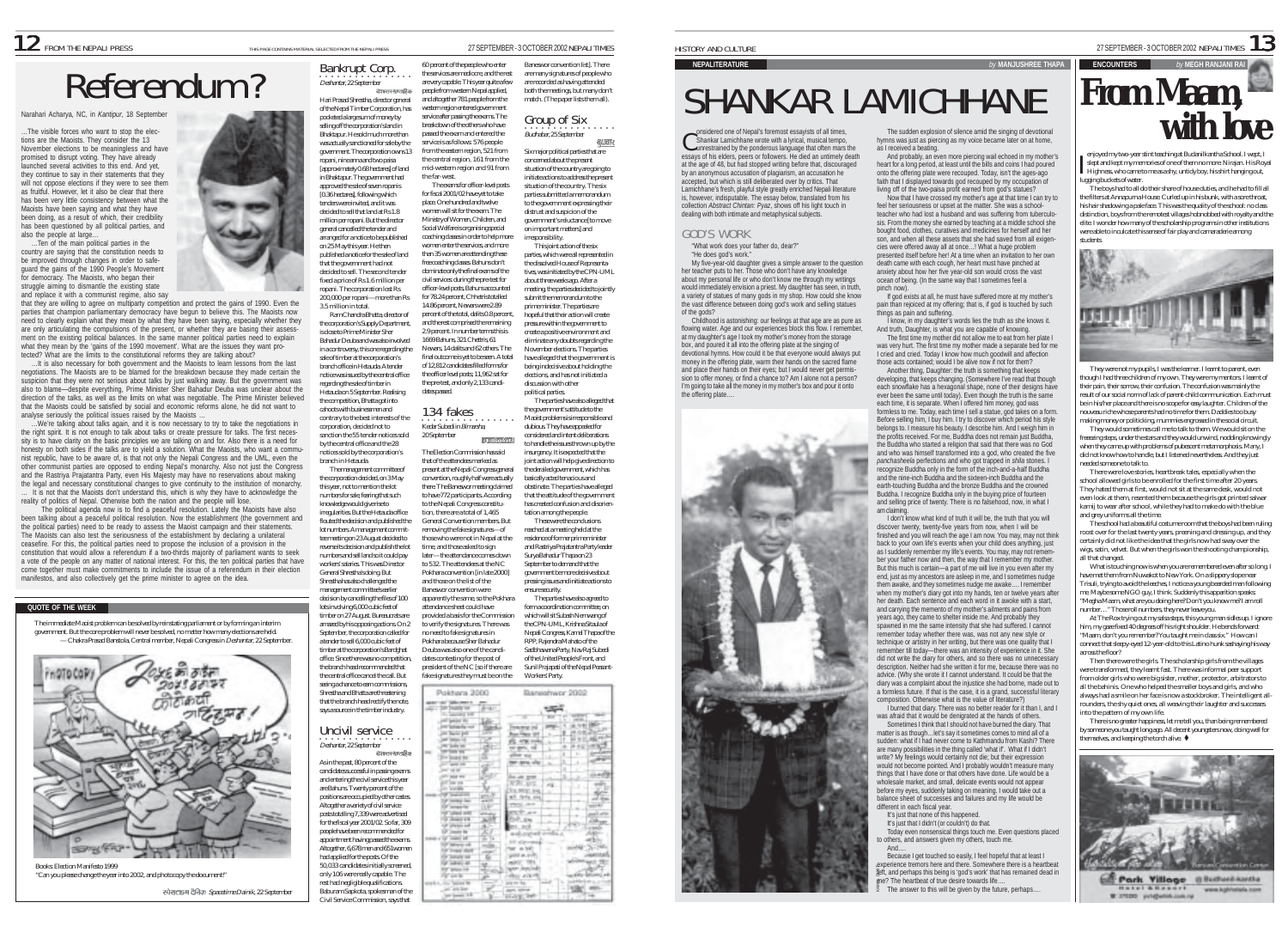## **ABOUT TOWN**

#### EXHIBITION

& **Seasons of the Kunwinjku** Paintings from West Arnhem Land, Australia. Until 3 October, Siddhartha Art Gallery, Baber Mahal Revisited, 11AM-6PM, 411122. Australian Embassy Kathmandu, Siddhartha Art Gallery and Baber Mahal Revisited.

& **Three women artists** Paintings by Erina Tamrakar, Pramila Bajracharya and Sunila Bayracharya, until 9 October, Lazimpat Gallery Café. 429590

& **Symphony of Colours** Paintings by Madan Chitrakar. Until 28 September, 11AM-6PM, Nepal Art Council, Babar Mahal. 227866

#### E VENTS

& **Lazimpat Poetry and Prose Group** For writers, readers and listeners, 5.30 PM, October 4, Lazimpat Gallery Café. 429590 & **Ni hao ma?** Practice spoken Chinese with other volunteers, beginners welcome. Chinese

Language Conversation Table at Himalayan Java Coffee House, Thamel, 3 October, 6PM. For details ring Trailokya Aryal 437624.

#### SEMINAR

& **ELD interactive seminars** Professional writing for development staff/ report writing 26–29 September, 9.30 AM–4.30 PM, Rs 9,000 (standard), Rs 6,750 (concessionary). Presentation skills and public speaking, 5–7 October, 10AM–4PM, Rs 5,000/Rs 4,000. Developing project proposals, 27–31 October, 10AM–4PM, Rs 9,000/Rs 6,750. ELD 541 613

#### MUSIC

& **1974 AD live** at Jatra restaurant & bar. 27 September, 6PM on. Tickets, Rs 500 with welcome drink and dinner. 211010 after 6PM

& **Prism live** Musical night with food at Hotel Shahenshah International, Dhapasi, 28 September, 7PM on.

& **Jazz at Patan** Cadenza and friends play fusion jazz, and launch their CD Celebrating 100 Years of Jazz. Rs 600, 4 October, 6.30 PM, Patan Museum. cadanzadaj@hotmail.com. & **The Jazz Commission with Vidhea** Fridays, 7PM on at Fusion, the bar at Dwarika's Hotel. Happy Hour 6.30 PM – 7.30 PM, buy one get one free. 479488

#### DRINK

& **Ladies night** at The Rox Bar Wednesdays. Women get a drink on the house, and after 8PM Teesta band plays. Hyatt Regency Kathmandu. 491234

& **Meter of Malts** Single malt tastings, 12 varieties, the Piano Lounge, Hotel Yak & Yeti, Rs 999. 248999

FOOD & **Momo Festival** Momo eating and making competitions, 18 varieties of momos, door prizes, live music. Bakery Café members Rs 300 for adults, Rs 150 for children under 4 % ft, nonmembers Rs 350 and Rs 200. Bakery Café, Teku, 12 noon-4PM, 5PM-9PM, 28 September. & **Lunch or brunch** Nepali set meal at Rs 325, also a la carte, The Tea House Inn, Nagarkot. & **Taste of Beijing** Roast duck and other Chinese meat, fish and vegetarian delicacies.

Beijing Roast Duck Restaurant, Birendra International Convention Centre. 468589 & **Fresh claws** Fresh crabs all September, with lunch buffet, Cajun crab cakes with mesclun, baked crab with mustard and fontina and more. The Sunrise Café, Hotel Yak & Yeti. 248999 & **Weekend lunch with swimming** Rs 700 for adults, Rs 500 for children, Dwarika's Hotel. 479488

& **Special weekend lunch** at Bukhara**,** vegetarian at Rs 350 plus tax and non-vegetarian at Rs 450 plus tax. Hotel Soaltee Crowne Plaza. 27399

& **Autumn menu and Priti Bhoj** Stupa View Vegetarian Restaurant, Boudha. 480262 & **Wood fired pizzas** at the new Roadhouse Café. Completely redesigned with separate bar seating and coffee bar. The Roadhouse Café, Thamel.

#### GETAWAYS

& **Monsoon mists** Horseshoe Resort, Mude two-and-half hours from Kathmandu. Nature walks, birdwatching, drizzle walks, Finnish sauna. resort@horshoe.wlink.com.np & **Monsoon in Shivapuri** Birdwatching, short hikes, writing. 30 minutes from Kathmandu, on the edge of the Shivapuri National Park. Rs 1,850 per person with dinner and breakfast, Rs 925 per child 5-14 years, Shivapuri Heights Cottage. info@escape2nepal.com & **The Great Godavari Getaway** Special weekend packages including room with breakfast and dinner, 25 percent discount on health club facilities. Godavari Village Resort. 560675

*For inclusion in the listing send information to editors@nepalitimes.com*

**KATHMANDU VALLEY**

Fri Sat Sun Mon Tue  $27-17$   $27-16$   $28-17$   $28-17$   $29-18$ 

Late season low pressure systems over the Bay of Bengal still dominate the weather over eastern India, and the combined circulation from these are giving the southwest monsoon second wind. The more-than-average precipitation has compensated for the deficit in June. Though they are normally supposed to suck the clouds from this region and transfer them to southeast Asia, this time westerlies from the Arabian Sea deflected the winds and filled the gap. The satellite image shows this low pressure system over the Himalaya clearly. Strong possibility of localised rains till the weekend, after that we should have fine Dasain-like weather with morning mist. cooler afternoon breeze and short bursts of isolated night rain.

UCATION

**OUR NATION WILL STAND** 

2 CHILDREN'S

DSES-25-09-2002 02:00 GMT

E

D **AND** 

**NEPALI WEATHER** 



100-a

**CMAN LINES RIL** 

**Contact www.kopilaclinic.com**

546857

for Nepalis and expats includes room, breakfast, dinner (Nepali food), free facilities, swimming, and Jacuzzi. For reservations: 410432, 414432, 680048. **Beautiful land for your dream project !** Bird breeding? Flower/Fruit Cultivation? Ayurvedic Clinic? Meditation Center? Terraced land, 2 ½ Ropani, next to a wild running brook! Absolutely breathtaking location. Only 20 minute drive from Kathmandu city to this treasure property**!** Serious buyers, Please call : Niraj 981024067 Email: niraj\_adhikari@hotmail.com

**House for rent in Jawalakhel** centrally located,<br>spacious old Rana bungalow (9386.61sq.ft) with big<br>garden, ample parking space. Total land area- 30690.23 sq.ft. Suitable for offices. Serious enquiries: Contact S. Rana between 7- 8:30 am and 5:30-8 pm Tel: 521128/



**BOOKWORM**



in which we live, and how America's approach to foreign affairs has always differed vastly from that of other nations. Especially interesting are the sections on the idea of 'Western unity', détente, and diplomacy as geopolitics.



This HDR examines political participation as a dimension of human development. In developing countries, democracy's strategic importance to security and stability puts political participation high on the development agenda, though the links between democratic governance and social and economic development are not automatic. The report also calls for more democratic principles in global institutions and negotiations.

*Courtesy: Mandala Book Point, Kantipath, 227711, mandala@ccsl.com.np*

**For sale** Dining table and six chairs, deep-freeze refrigerator, flexicoir mattress because leaving the country. Contact Paula at 530297 **House for rent in Thamel** Four bedrooms each with attached bath, eat-in kitchen, living room, large terrace, Rs 15,000. Tel:9810-21981,9692-3272

**The Tea House Inn** Introducing the Tea House Combo, Rs 700 nett per person on twin-sharing basis. Package **Foot - Reflexology**: stressed or tired? UPLIFT YOUR SPIRIT FROM YOUR TOES UP. email: buddhasfeet@yahoo.com or ring 425931

○○○○○○○○○○○○○○○○○○○ **Nagarkot Special at Naked Chef** Bed and breakfast, three-course gourmet dinner, Rs 800 per person. Room Rs 300 only. For Nepalis and expatriates. 680006, 969107153

○○○○○○○○○○○○○ **K-Too! Beer and Steakhouse** not the "longest", "highest", "first" or any other superlative. Just a relaxed, easy-going bar and restaurant with the coldest beer and juiciest steaks this side of the moon. By the Kathmandu Guest House. 433043

**Visit Ground Zero** Fine wines, designer candles, cards, exclusive Nepali paper products, silver jewellery, wooden items, perfumes and more. Darbar Marg, opposite Hotel de l'Annapurna

**Lazimpat Book Club:** We choose a novel and meet one<br>evening a week for discussion and conversation. Join us -<br>tel 429590

#### *For insertions ring NT Marketing at 543333-36.*

A thriller, Road is about Arvind (Vivek Oberoi) and Laxmi (Antra Mali), lovers who flee their omes when their parents oppose their relationship. On their way escaping, they come across Babu (Manoj Bajpai), who asks for a lift. What happens next catches the viewer unaware. Road turns out to be about just these three, but about four principal characters, Arvind, Laxmi, Babu and the Road. Produced by Ramgopal Varma, Road is directed by Rajat Mukherjee, who also directed Varma's Fardeen-Urmila-Sonali starrer Pyaar Tune Kya Kiya. Sandesh Shandilya's music compliments the script beautifully.





**Radio Sagarmatha P.O. Box 6958, Bakhundole, Lalitpur, Nepal Tel: ++977-1-545680, 545681 Fax: ++ 977-1- 530227 E-mail: radio@radiosagarmatha.org www.radiosagarmatha.org**

/Bof]; u/df



**Sun-Fri 0740- 0800** ltg6f s'/f **Daily 0800-0830** 8jnL **Daily 2000-2030** cfhsf s'/f





# *<u>VOUP Dwn</u>*

Smoother  $\cap$ Greate Grander icker Glossier sleeker riante



## Call Us: 01-543-233 and win great prizes in our Dasain Titor Busenza SURSCITIDE TODAY and Win an FM Rad



**WAVE just got BIGGER**